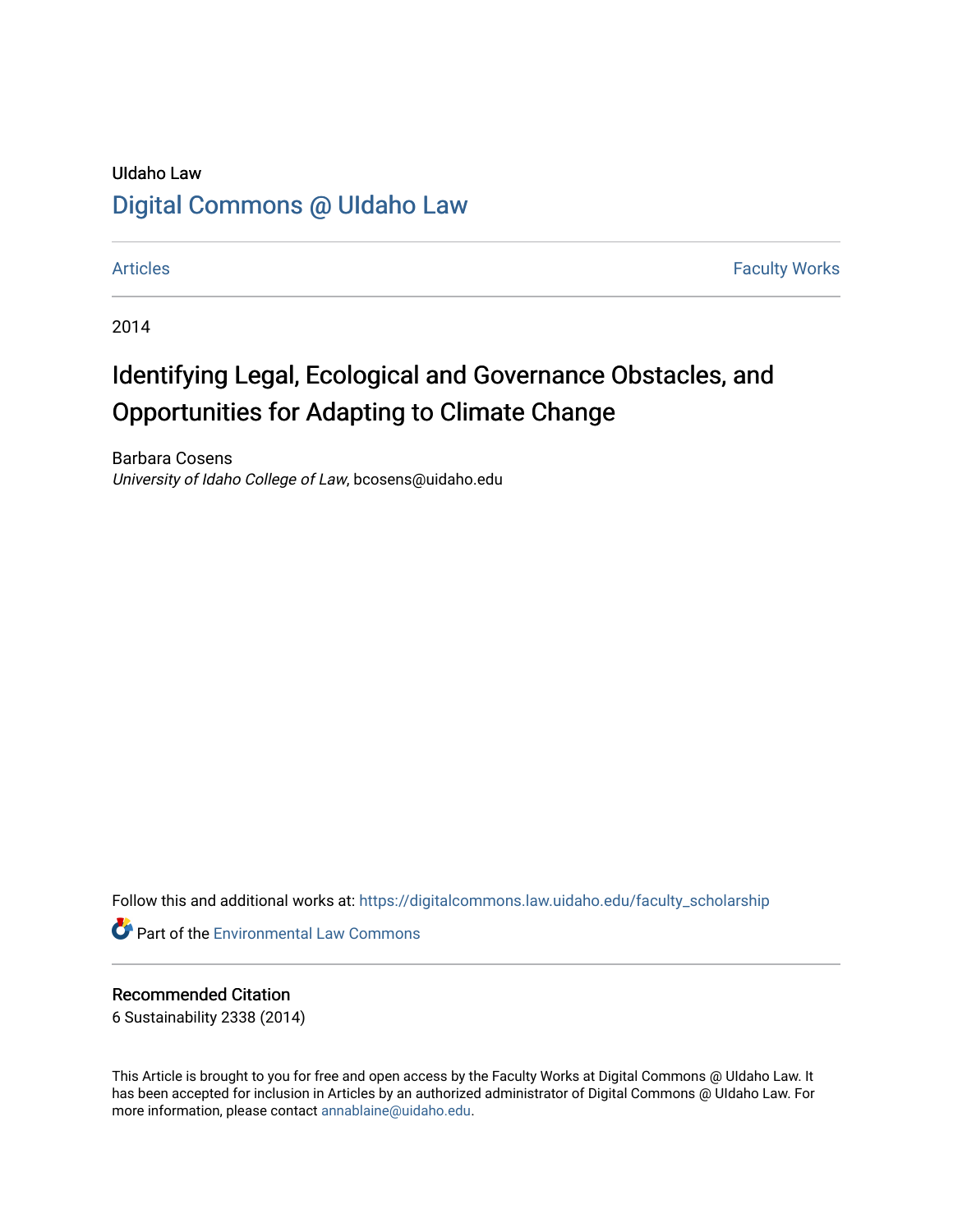

*Review*

# **Identifying Legal, Ecological and Governance Obstacles, and Opportunities for Adapting to Climate Change**

**Barbara Cosens 1, \*, Lance Gunderson <sup>2</sup> , Craig Allen <sup>3</sup> and Melinda Harm Benson <sup>4</sup>**

- <sup>1</sup> College of Law and Waters of the West, University of Idaho, Moscow, ID 83844, USA
- <sup>2</sup> Department of Environmental Sciences, Emory University, Atlanta, GA 30322, USA; E-Mail: lgunder@emory.edu
- <sup>3</sup> U.S. Geological Survey, Nebraska Cooperative Fish and Wildlife Research Unit, University of Nebraska, Lincoln, NE 68583, USA; E-Mail: allencr@unl.edu
- <sup>4</sup> Department of Geography and Environmental Studies, University of New Mexico, Albuquerque, NM 87131, USA; E-Mail: mhbenson@unm.edu
- **\*** Author to whom correspondence should be addressed; E-Mail: bcosens@uidaho.edu; Tel.: +1-208-885-6298.

*Received: 6 March 2014; in revised form: 14 April 2014 / Accepted: 14 April 2014 / Published: 22 April 2014*

**Abstract:** Current governance of regional scale water management systems in the United States has not placed them on a path toward sustainability, as conflict and gridlock characterize the social arena and ecosystem services continue to erode. Changing climate may continue this trajectory, but it also provides a catalyst for renewal of ecosystems and a window of opportunity for change in institutions. Resilience provides a bridging concept that predicts that change in ecological and social systems is often dramatic, abrupt, and surprising. Adapting to the uncertainty of climate driven change must be done in a manner perceived as legitimate by the participants in a democratic society. Adaptation must begin with the current hierarchical and fragmented social-ecological system as a baseline from which new approaches must be applied. Achieving a level of integration between ecological concepts and governance requires a dialogue across multiple disciplines, including ecologists with expertise in ecological resilience, hydrologists and climate experts, with social scientists and legal scholars. Criteria and models that link ecological dynamics with policies in complex, multi-jurisdictional water basins with adaptive management and governance frameworks may move these social-ecological systems toward greater sustainability.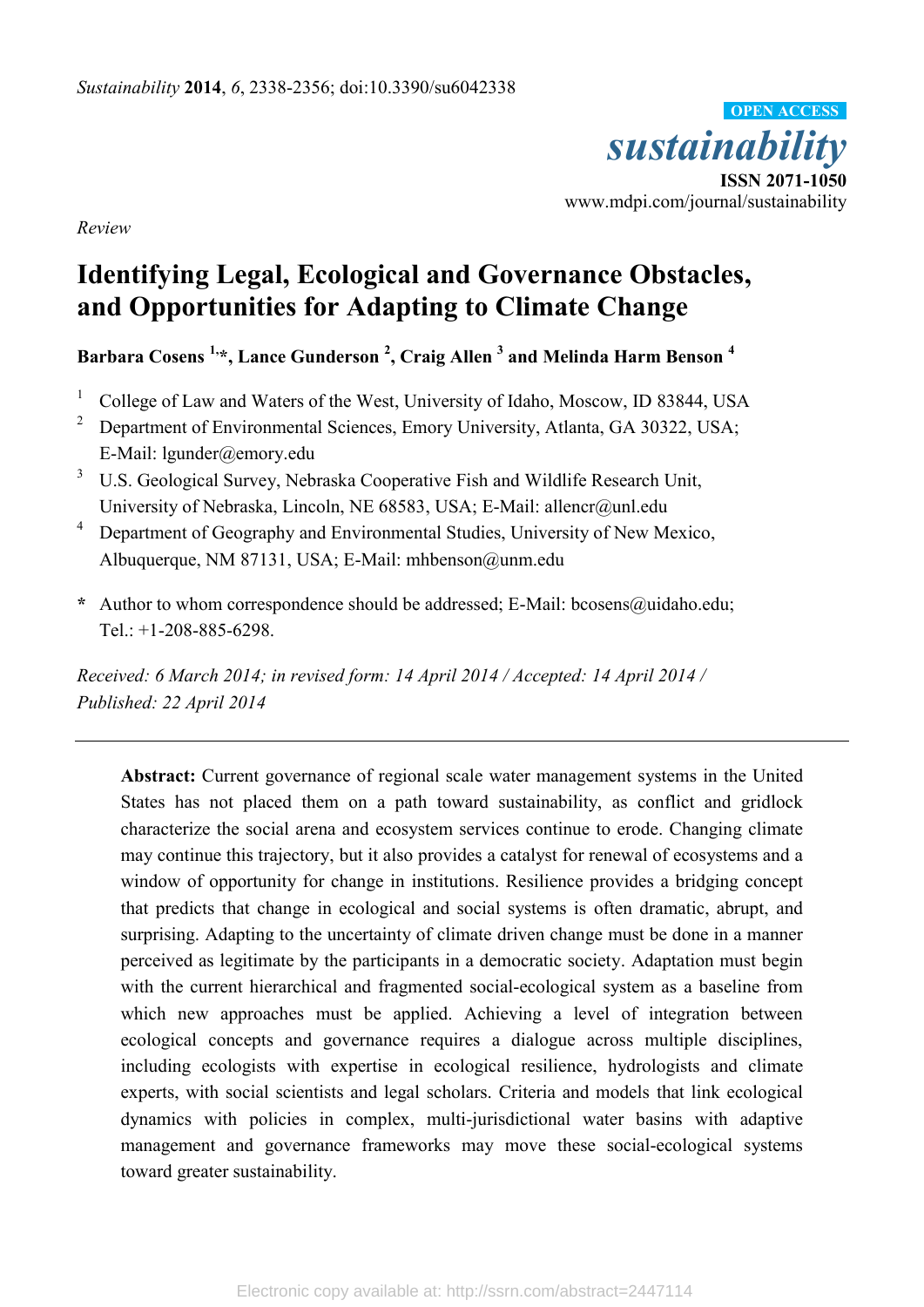**Keywords:** adaptive governance; ecological resilience; water law; sustainability; social-ecological system

#### **1. Introduction**

Water, in addition to its direct role in sustaining human life, supports ecosystems that provide many of the services upon which society relies. In order to provide these services, many water-based systems are heavily managed, with extensive infrastructure, multiple laws and regulations, and a complex set of institutions to govern these systems. Prior to intensive development, these systems were at one time characterized by dynamic ecosystems—riverine, riparian, wetland and terrestrial—that supported complex biodiversity. For millennia, humans have modified ecosystems to procure water that sustains human and ecological systems. During the 20th century, development of water systems accelerated, as dams and levees were constructed to reduce flood risk and provide water and energy for human activity, and this acceleration continues in developing nations [1]. Channelization and other constructs allowed for the movement of water to meet social demands for agriculture, urban development and economic growth. Land use changes within drainage basins have resulted in shifts in water quantity and quality, which in turn has altered ecosystem structures and functions. In short, development of water resources has led to ecosystems that are highly controlled and managed to meet specific social goals. Management of these systems has largely centered on controlling and stabilizing key ecological processes to achieve multiple social objectives. Such social objectives or expectations often reflect ethical, religious, aesthetic, and economic values and are achieved through translation into legal and engineered systems.

While our past and current governance of these major water systems has navigated competing interests with a manageable degree of conflict, even under a continuation of historic conditions the rate of erosion of ecosystem services is inconsistent with sustainability. Currently our management of these social-ecological water systems is challenged by uncertainty as we confront changes in climate, technology, energy supply, economics and human populations [2], as well as aging infrastructure. Already the separation of our system of governance from our understanding of ecological systems has reduced system capacity to respond to major hydrologic events such as flood and storm surge. Foreseeable acceleration in the major drivers of change in water basins requires parallel changes in water management and governance to enhance adaptive capacity and to integrate governance response with feedback from the ecological systems on which society relies. Changing climate is now the catalyst driving the call for an approach that integrates our understanding of the complex feedbacks between social and ecological systems with the need to manage in the face of high levels of uncertainty.

While climate change may accelerate the erosion of ecosystem services and increase the potential for conflict, it also presents a potential catalyst for change in policies or their application. The concept of resilience provides a roadmap for that response by forming the basis for a framework to bridge knowledge of the biophysical system with governance principles. Adaptation to climate change must be grounded in governance frameworks that allow for linking ecological dynamics to social ones. Broadly, we use the term governance to describe a process by which social expectations are developed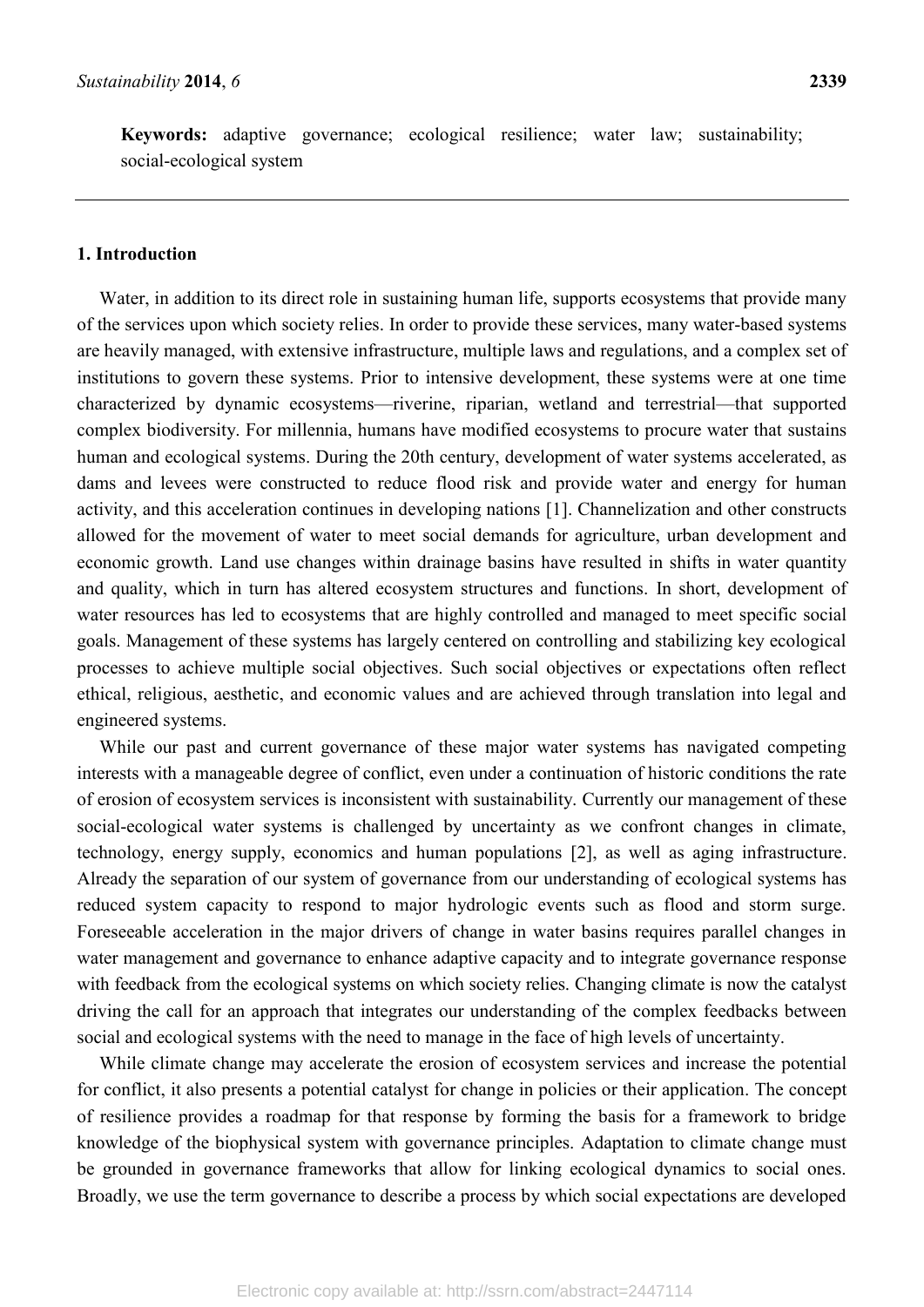and refined, implemented and executed through management actions [3,4], and include both the formal institutions reflected in our legal system and the informal processes and institutions that influence that system and the relevant power relationships [5]. We hypothesize that building adaptive capacity to climate change will require integrating the science of ecosystem dynamics with adaptive governance and that adaptive governance must include not only the aspects of governance that resilience scholars have observed to build adaptive capacity in management, but aspects of governance that facilitate legitimacy, equity and justice in governance in general if we are to consider the social system both sustainable and desirable. We base this hypothesis on ecological theories of resilience and panarchy [6], which have been proposed to explain transformative change in social-ecological systems and in an understanding of legal processes that have been theorized to facilitate good governance as developed in the following paragraphs.

Resilience is a measure of the amount of perturbation a social-ecological system can withstand while maintaining its structure and functions. Explicit to the concept of resilience is that a complex system can exist in alternative stable states, and that when resilience is exceeded, a critical threshold is crossed and structure and function will fundamentally change, sometimes in very unexpected and undesirable ways. Research to facilitate sustainability in major water basins must focus not only on ecological resilience, but also on how to maintain and foster resilience in a manner acceptable to society. Adaptive governance is a governance approach to foster ecological resilience through collaborative and participatory interactions among formal and informal institutions and learning based adaptive management [3,5]. Here, we add to it an understanding of the effect of that management on social resilience through consideration of legitimacy, power balance, and equal capacity to participate. We focus the application of our analysis on the water basins of North America to develop our theories in the context of highly developed and managed systems and to apply it to governance in a democratic society. In addition, this context forces us to consider recommendations for change in the context of fully developed legal systems, and thus the recommendations must take the current hierarchical and fragmented system as the baseline from which new approaches will be applied.

Governance and management of regional water systems are complex in both form and function. No single approach to adaptive water governance will achieve social goals, such as sustainability, in application to each unique social-ecological system defined by a water basin boundary. Elinor Ostrom and colleagues [7] have stated this eloquently; "In the context of governance of human–environment interactions, a panacea refers to a blueprint for a single type of governance system (e.g., government ownership, privatization, community property) that is applied to all environmental problems…Large studies of land-use and land-cover change have not found evidence for any single, ever-present driver of change. Experimental and field research has consistently found that individuals overtly facing the same situation vary substantially in their behavior…The track record of the use of panaceas is one of repeated failures."

Rather than propose a single overarching panacea, we propose to examine the ecological and legal dimensions of governance. By extracting a generalized framework from these forms of (adaptive) governance to guide the development of a set of legal tools, application of any of the tools may be tailored to meet local needs. In this way, the capacity of society to respond as the consequences of climate change unfold may be enhanced. By developing the framework and legal tools in the context of a selection of North American large-scale water based social-ecological systems representing a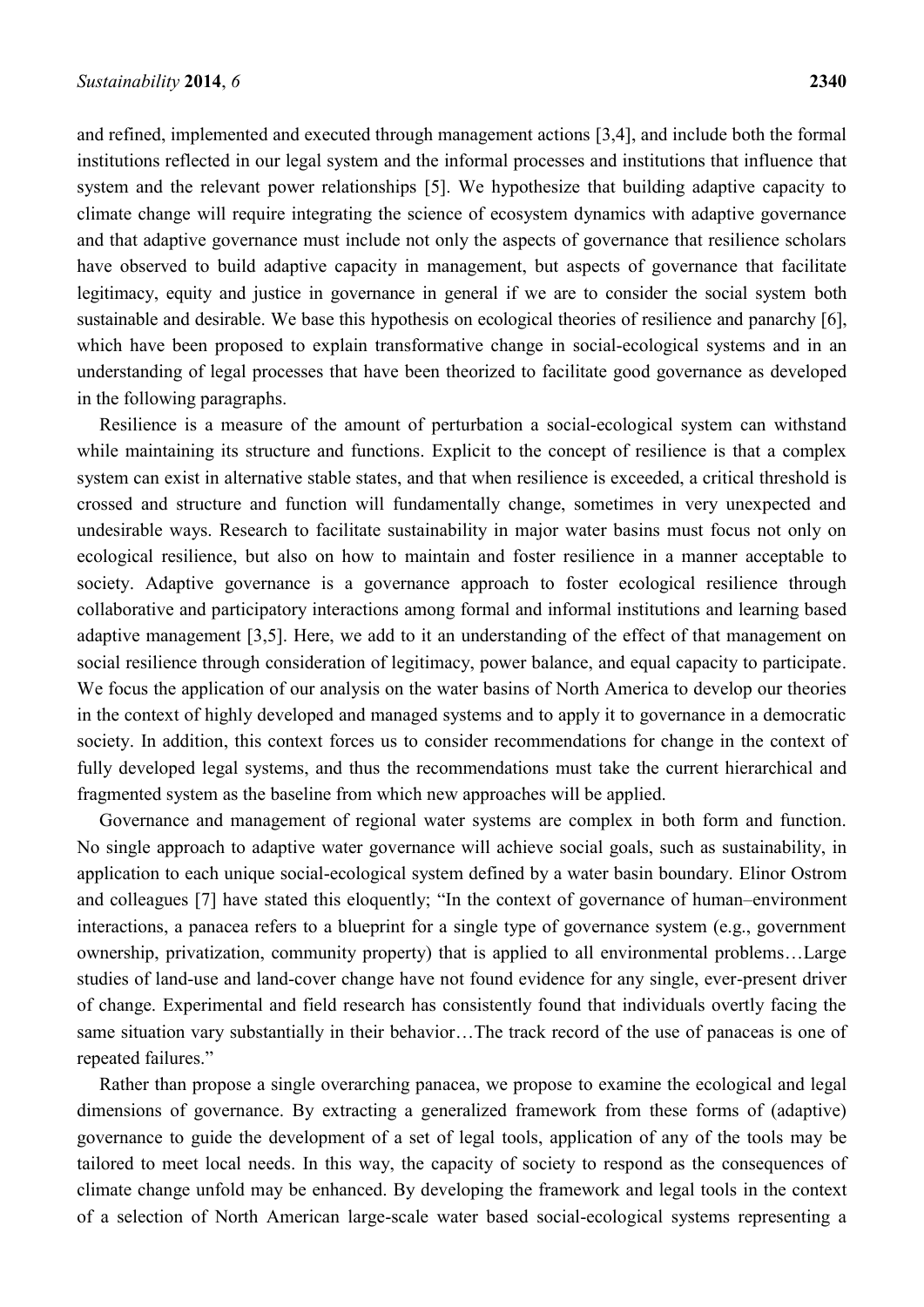range of challenges in the face of climate change we seek to maximize the transferability to multiple settings and increase the probability that the tools developed have both practical application and the likelihood of adoption. This effort will contribute to the growing push to connect concepts from science to policy decisions and to move social-ecological systems toward greater sustainability. The first phase in that process, presented here, is to define and analyze the intersection between law, ecological resilience and adaptive governance in a few, but large, North American water basins. We begin by describing theories of transformative change and adaptive governance in the following section.

#### **2. Transformative Change in Social-Legal-Ecological Systems**

Management of large-scale water systems in the US is based upon legal frameworks that are predicated on specific assumptions of ecological structure and function [8]. Ecological theories that conceptualize change as linear and predictable are being replaced by concepts that explain abrupt, surprising and unpredictable ecological changes. A growing body of literature has begun to link legal and institutional frameworks with ecological models of resilience [9–16].

#### *2.1. Ecological Resilience*

We use the following definition of resilience as a bridging concept between policy and science to facilitate alignment of systems of governance with the complexity and non-linearity of social-ecological systems: "Resilience is a measure of the amount of perturbation a social-ecological system can withstand while maintaining its structure and functions; it describes the ability of a complex system to continue to provide the full range of ecosystem services in the face of change" [6,17–19].

Resilience literature has shown that social-ecological systems can exist in very different configurations or regimes, each with sets of reinforcing feedbacks and persistence over time [19,20]. Such alternative regimes can confer different sets of ecosystem goods and services. Ecosystem goods and services reflect the products of or work done by nature that serve society either directly or indirectly, such as provisioning of food or fiber, regulation of storms or floods, cycling of nutrients, among others [21,22]. For example, undammed or uncontrolled rivers provide many provisioning, regulatory, aesthetic and supporting services, such as flood abatement, nutrient and sediment transport, food production, and recreational experiences. Damming of rivers has often altered the ecosystem services by trading off services such as aesthetic and biodiversity supporting services to provide dependable engineered water and energy supplies or reduce vulnerability to flood risk. How to reconcile such tradeoffs consumes much of the current research and practitioners' debates. Since prior management activities have tended to reduce ecological resilience in favor of social stability and economic growth [23,24], scenarios of climate and other global drivers of change may lead to an increase in ecological regime shifts in the future.

We refer to ecological resilience as a systemic property that mediates transitions between alternative or alternating ecosystem configurations [17]. Different biological structures and processes characterize alternative states. As a system property, resilience is non-normative or value neutral. A system can be highly resilient either because it is quite adaptable (latitude) or quite resistant to change (resistance) [18]. Thus, an overgrazed field taken over by invasive weeds may be resistant to returning to its original state when livestock are removed—it is therefore resilient but not necessarily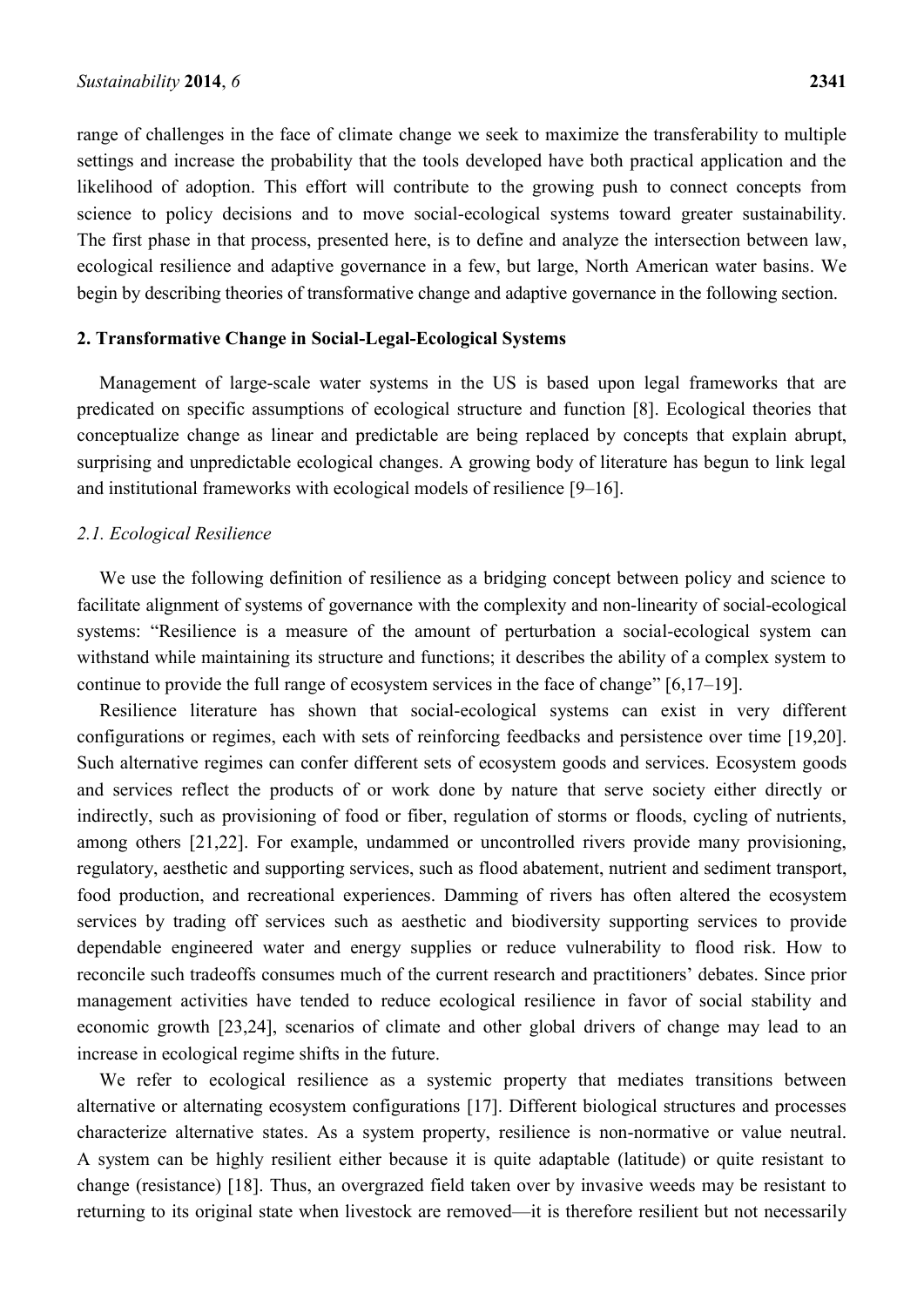something we label as good. A brutal military dictatorship may be highly resistant to change—it is therefore resilient but not necessarily desirable. However, the social systems do make value judgments about alternative states. Indeed, much of the role of environmental governance is to contrast, weigh, and ultimately choose among alternative values of different ecological states. Thus, we find it more useful to discuss societal goals such as sustainability or the maintenance of ecosystem function, as an emergent outcome from a system of governance. What resilience brings to the discussion is a deeper understanding of how to adjust our actions in a complex system to achieve these goals.

In some cases, transitions among ecological states are fairly well understood. Many are discovered from long-term analysis of data sets, generally from monitoring data. Such state changes generally involve the interaction among a small set of variables and can be captured through models that use these data for parameterization. Such models and transitions cannot be compressed into simple metrics, but they can be captured for policy analysis through the use of simple ecological models. Moreover, defining an ecosystem state is relative to a particular set of spatial and temporal domains. Setting up the process for defining such regimes in complex water basins is provided in a subsequent section and will be used in application to six North American study basins in a second phase of this research. For purposes of this paper, examples will be drawn from four of those basins: the Florida Everglades; the Platte River; the Middle Rio Grande, and the Columbia River.

A second bridging concept from the resilience literature, panarchy, provides a dynamic cross-scale lens through which both social-ecological systems and their systems of governance can be viewed [6]. Panarchy describes the existence of systems in a nested, interconnected, hierarchy in various stages of growth, collapse, innovation and reorganization (Figure 1). Panarchy expands the concept of resilience by recognizing that: (a) resilience of a system declines as a system matures or develops; (b) the interaction of larger (slower) and smaller (faster) scale processes can foster resilience; (c) cross scale interactions may play a role in transformations into new regimes in both ecological and social system configurations; and (d) that resilience is a measure that can be applied to various scales because of the nested and hierarchical nature of self-organizing interactions. Such recognition leads to at least four features of change across scales; (1) Crises, (2) Revolts, (3) Recovery and Innovation and (4) Remember (as labeled in Figure 1). Crises can occur when broader scale processes (such as storms, droughts) create instability (omega), following a stable period of development, during which the system accumulated capital (r to K phases). Revolts are used to describe smaller scale disturbances that can also create instability, which can propagate or cascade across spatial and temporal scales. The third focuses on the role that diversity and other forms of capital have on system recovery after a disturbance, a role that can seed novelty, trigger invasions, or spawn innovation in the next sweep of the adaptive cycle (omega to alpha phases). Another feature is the role of larger scale systems that provide resources to inhibit of that process of spreading (*i.e.*, cross-scale collapse) or provide various types of memory (remember) from longer time scales (or larger geographic regions) that can sustain lower scale recovery.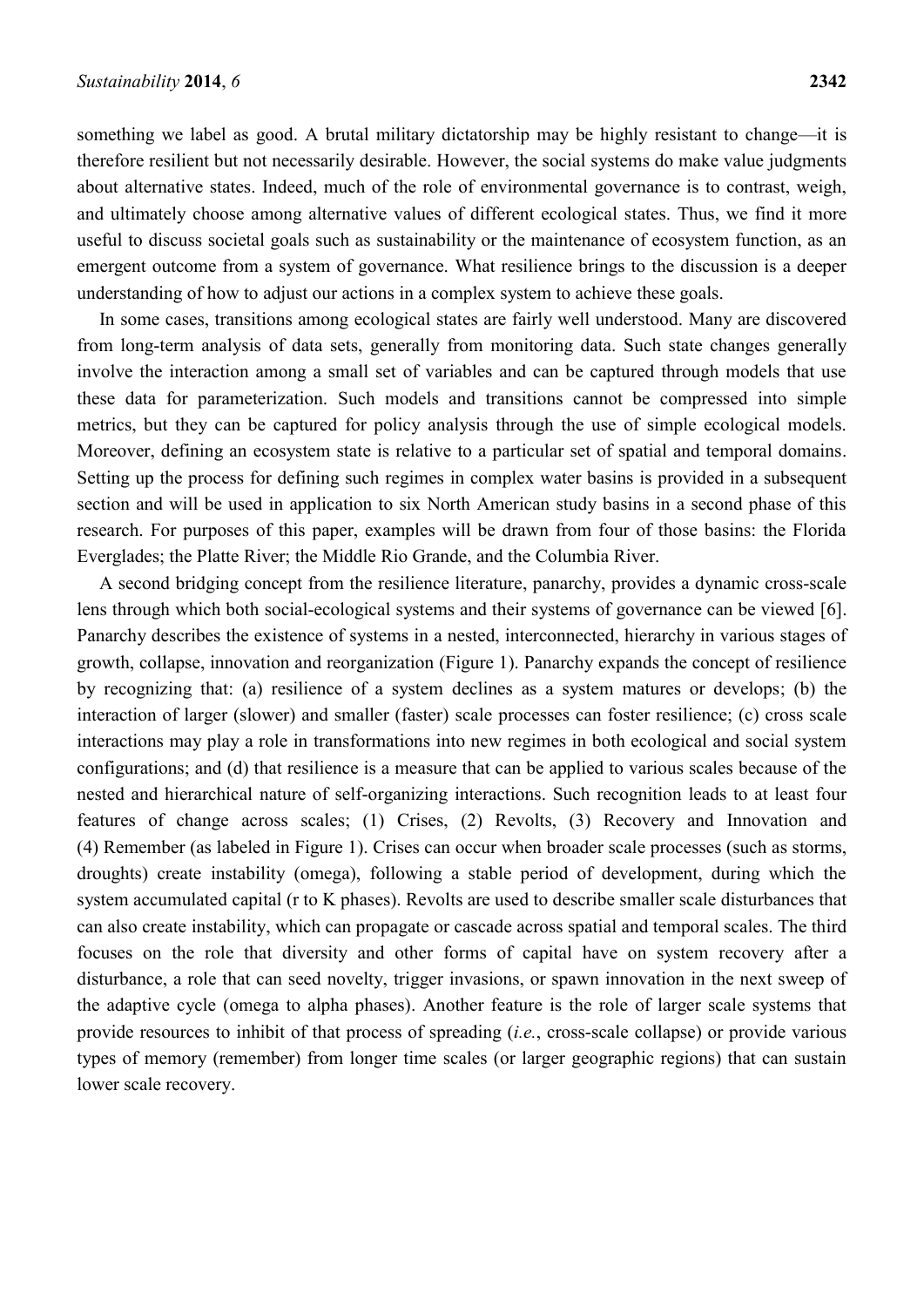**Figure 1.** Panarchy theory emphasizes four key features of changes across scales in a social-ecological system. The four features are (1) Crises, (2) Revolt (3) Innovation and (4) Remember, and each intersect with different phases of an adaptive cycle.



#### *2.2. Climate and Regime Shifts*

Broadly defined, climate is the result of long-term (decades to centuries) patterns of precipitation and temperature. In regional scale water systems, climatic patterns have been central to the design and management of such systems. For example, the Everglades region of Florida has a subtropical savanna climate; characterized by little seasonal change in temperature (rare freezing), with pronounced wet and dry seasons. During the wet summer season, most (85%) of the annual rain falls, and the dry season continues through fall, winter and spring. As such, the management system has evolved to control flooding during the wet season, and to supply water to agriculture, urban interests and conservation areas during the dry season. In contrast, the Columbia and Platte River basins are defined by snow-dominated headwaters. In the Middle Rio Grande, snowpack storage is augmented by monsoonal rain events from July to September. Engineered storage combines with natural storage to hold water in the upper regions of the system in winter, moderate runoff to reduce flood risk, and allow release to maximize hydropower production and supply water to agriculture. In terms of the operation, both water systems are managed according to this annual cycle. As a correlated result, management of these regional water systems has modified ecosystem processes and structures, leading to ecological regime shifts in the provisioning of aquatic resources in the Columbia basin such that engineered support from hatchery production and fish transport is needed to sustain anadromous fish [25]. In the Platte River alteration of hydroperiod and reduction of flow variation requires costly and difficult human manipulation of critical sandbar habitat required by federally endangered migratory wildlife species. Middle Rio Grande faces similar challenges to the Platte River, with an extensive dam and levee infrastructure associated with flood control and water storage and allocation resulting in habitat degradation and biodiversity loss.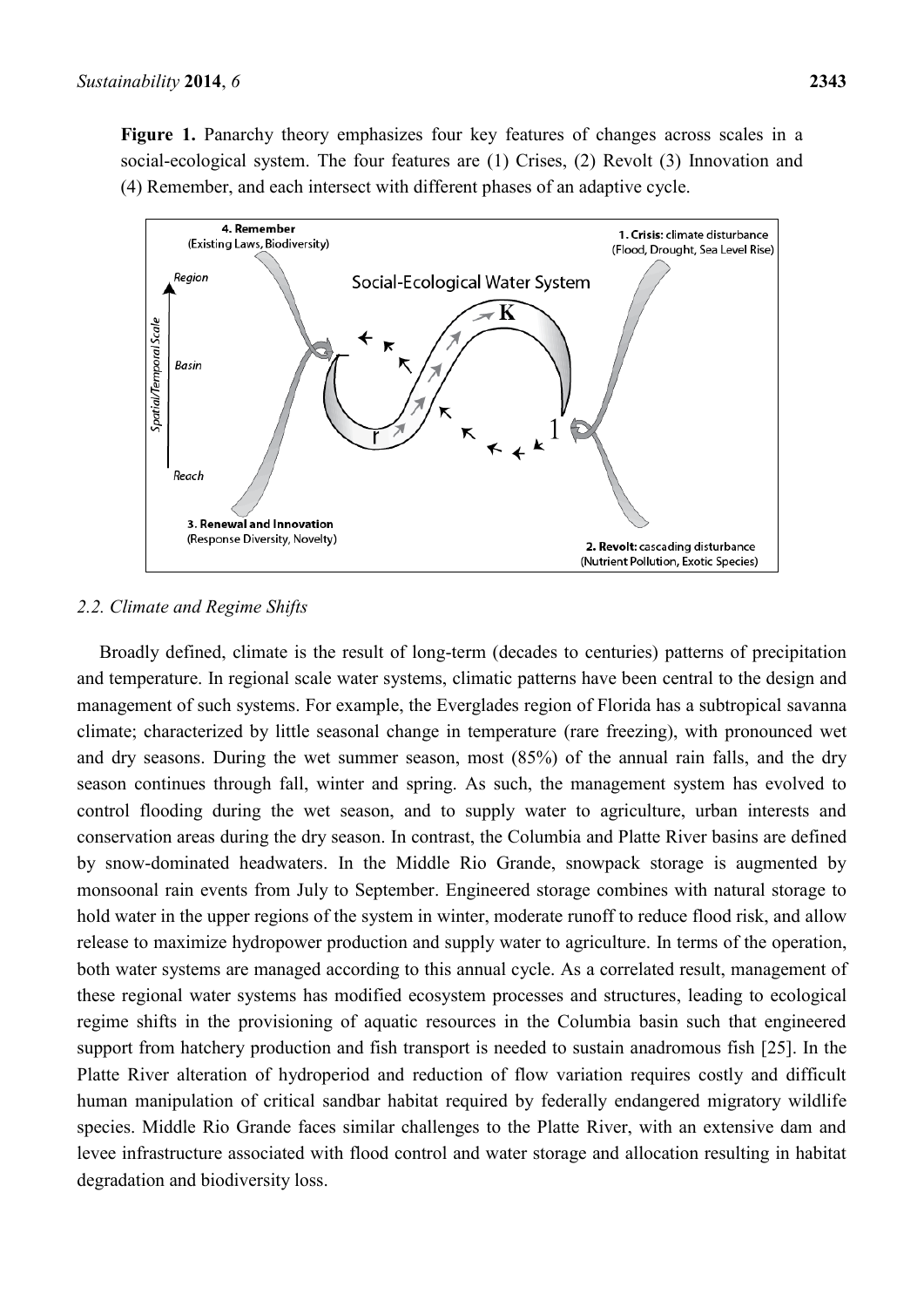How global drivers (including climate) intersect and influence regional scale water systems can be categorized according to the four types of abrupt change described in panarchy theory. These can be described in caricatures of (1) declining resilience, (2) rhythms of stability and instability, (3) cascading change and (4) windows of transformative change. Each is described briefly in the following paragraphs.

Resilience declines over time in many types of systems. Resilience is not a fixed property of systems, but rather changes as a result of many factors. This occurs in an adaptive cycle during the front loop (r to K) in Figure 1. When ecosystems develop and age, biomass (structure) increases to a plateau that is determined by the allocation of energy resources between growth and maintenance. The accumulated structure becomes more connected and vulnerable to disturbances. Severe storms, for example, can quickly destroy that structure, resulting in a long-term recovery. Floods in rivers can be viewed in a similar light. Current research suggests that the size and magnitude of many disturbance events (storms, fires and floods) are increasing as a result of changing climate. Of greater significance is that regardless of the size of a disturbance event, the increase of the impacts resulting from disturbance is linked to a decline in ecological resilience. As an example, in the past two years the United States has witnessed a dramatic increase in property damage associated with weather events. Such rising costs cannot be attributed to an increase in the magnitude and severity of weather events, but can be assigned, in part due to a decline in ecological buffering capacity. Such erosion of ecological resilience also occurs at regional scale systems as well [26]. Just as increasing interconnectedness and thus rigidity in the ecological system increases vulnerability, engineered services that rely on increasing efficiency to optimize select services are vulnerable to collapse following disturbance. For example, the fine balance among hydropower production, flood management, and flows required for fish currently achieved in the Columbia River basin leaves little room for adaptation when threatened by climate change effects that are already causing headwater basins to flip from snow to rain-dominated [27]. In the Middle Rio Grande, the current over allocation of water supply places severe constraints on system's capacity to provide environmental flows for endangered species reproductive habitat and cottonwood regeneration.

Many systems do not operate near a stable equilibrium, but rather undergo patterns of stasis and change as shown by the four phase adaptive cycle (Figure 1). Disturbances or instabilities are recurrent, and the system has evolved to survive such perturbations. In terms of resilience, this model of change includes systems that do not undergo a regime shift, but instead reorganize in a similar regime following a disturbance or period of creative destruction. Ecological examples include the pulse-stability model of riverine ecosystems [28], or wetland forests subject to multiple disturbances such as fire, floods, or cyclones. Democratic government systems undergo programed instabilities by virtue of their election cycle. In managing the ecological cycles of change, it is key to understand how climate influences the pattern of disturbances (*i.e*., increasing or decreasing frequency and magnitude of events) and how it influences the resilience of the system in terms of post disturbance recovery. Furthermore, institutional timeframes for coordination across jurisdictional boundaries such as the coordination of Columbia River management between the U.S. and Canada under the 1964 Columbia River Treaty [29], may no longer provide appropriate planning horizons when faced with the uncertainty of climate change [12].

Cascading change is a model that describes how small events can grow or increase in scale. Examples include ecological processes such as forest fires, pest and disease outbreaks, and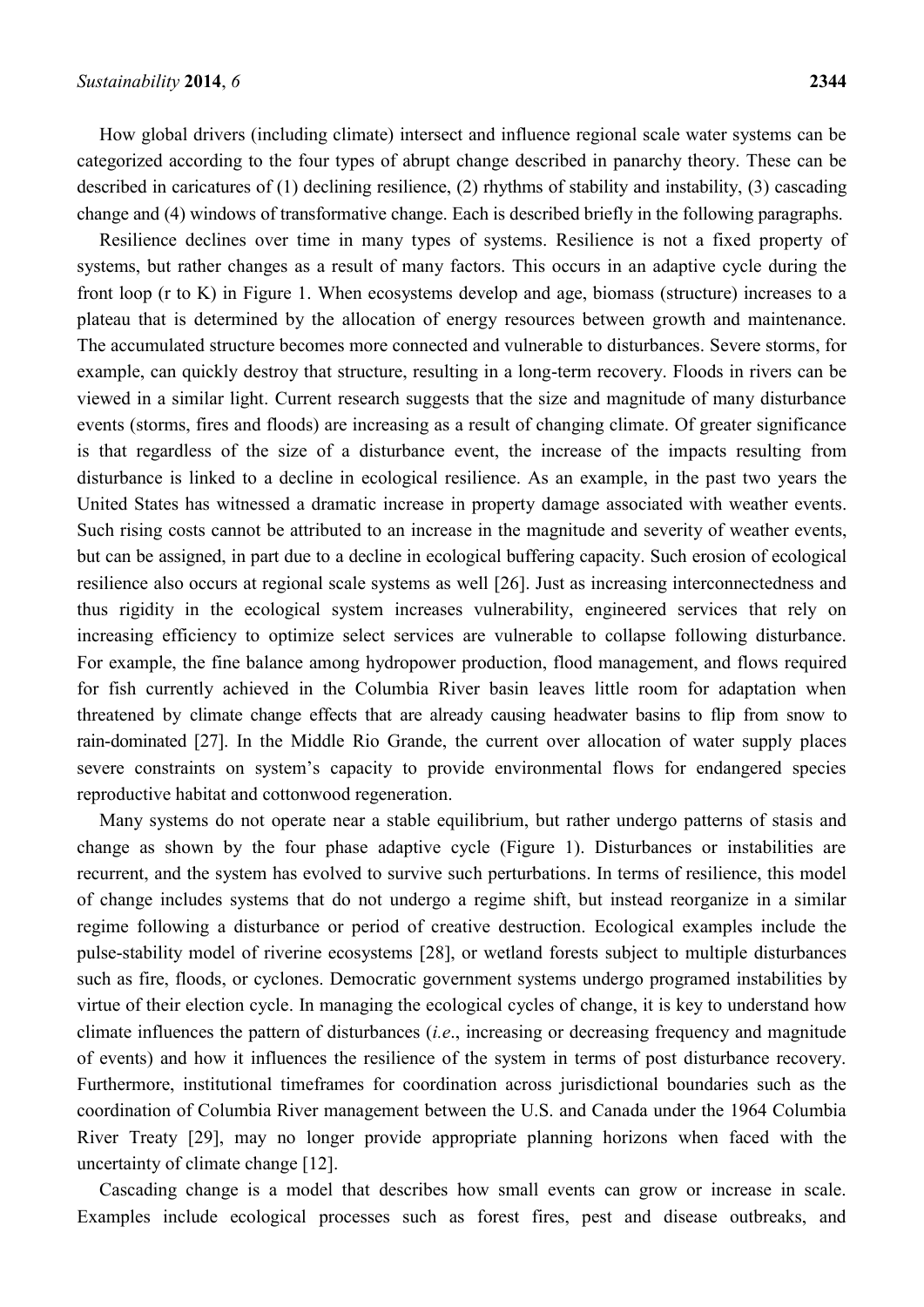eutrophication; social ones include events such as the Arab spring. In this model of change, positive feedbacks control the system dynamics such that disturbances or changes spread across space and time until either conditions change or the capital (or fuel) for such processes has been consumed. In terms of climate change, there are many scenarios whereby increasing temperature in the atmosphere may increase the release of more carbon or methane from accumulated storages, thereby leading to a runaway greenhouse effect. Cascading events are very difficult (if not impossible) to predict, posing difficulties for management and governance.

A growing body of literature indicates that social-ecological systems often undergo transformations of both the social and ecological components in an abrupt manner [6,30,31]. Many regional scale systems change as a result of specific events that can be ecological events such as severe storm or eutrophication events that can trigger changes not only in the ecological systems but in policy and governance [30]. Transformative change is thus indicated by the emergence of new or novel ecosystems or social systems or both [32]. Transformed ecosystems can be indicated by a regime shift in the structure and processes such as new trophic structures, or new dominant or diminished populations, as indicated by invasive species or endangered species. New social structures can be new forms of management or governance, and can be indicated by new institutions or policies. Indeed the history of development of the Everglades water management system has been interpreted by a series of transformations precipitated by floods, hurricanes, and droughts that revealed the failure of prior management and governance actions [30]. Climate change will likely provide opportunity catalyst for such transformations, as it will likely reveal failures in extant policy. It took an extreme and prolonged drought for example, to spur the recent legislative acknowledgement that surface waters and groundwater are interconnected in Nebraska, which has aided water management in the Platte Basin. In the Columbia basin, the transformation in governance to the international level under a 1964 treaty was in part catalyzed by an extreme flood event [29]. Some provisions of that treaty are expiring in the near future, which opens a window of opportunity and necessity for re-thinking international governance [33]. Coping with transformations, abrupt and unpredictable change as envisioned from shifting climates is the topic of the next section on adaptive governance. In the Middle Rio Grande, climate change and associated stresses on upland forest systems are predicted to produce a vegetative regime change. These changes will necessarily precipitate correspondingly transformative changes in water storage and flood control management strategies [34].

#### **3. Adaptive Governance**

Models of governance that incorporate social-ecological resilience and the ability to manage in the face of climate change must acknowledge and manage for high degrees of uncertainty. The theoretical proposition of multiple stable ecological regimes in ecosystems in the 1970's engendered the approach to resource management called adaptive management [35]. Adaptive management highlights the uncertainties of ecological changes and proposes a learning based approach to help navigate regime transitions. However, learning while managing has not been notably successful due in part to legal and governance constraints [36,37]. Adaptive governance has been recognized as the institutional and societal structures that facilitate adaptive resilience management [3]. To understand the difference between adaptive management and adaptive governance, it is useful to first explore the gaps that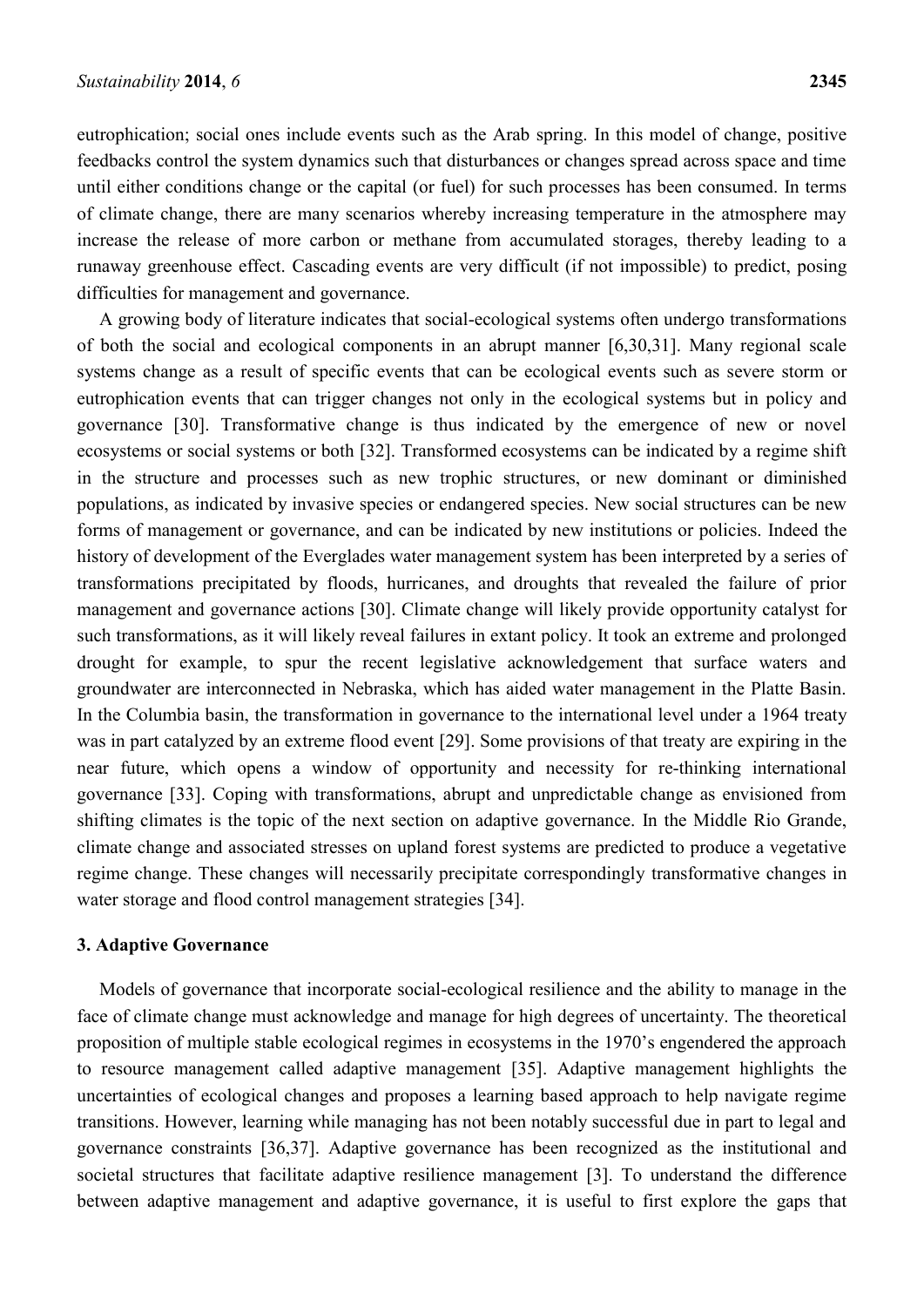remain between the science-based call for adaptive management and its implementation in complex, multi-jurisdictional water basins.

First, adaptive management is a science-based, experimental approach that focuses on managing ecological transitions suggested by resilience theory. Resilience scholars note that behavioral shifts will be necessary for its implementation [3]. Human behavior, however, rarely changes simply because science indicates that a different approach is preferable. Instead, acceptance of decisions made by governance institutions requires legitimacy. Legitimizing adaptive management through governance (adaptive governance) is crucial to maintaining resilient and sustainable systems [38]. For example, an experimental approach to salmon recovery in the Columbia basin system that does not consider timeframes of adjustment relevant to planning associated with energy markets is unlikely to succeed. If adopted, the resulting destabilization of the social system would undermine its resilience despite potential gains in the ecosystem. Thus, adaptive management without governance considerations fosters resilience in the ecological system, but potentially at the expense of resilience in the social system.

Second, while adaptive management alone may be appropriate *in situ*ations in which a single institution governs the resource and a clear, narrow statutory goal has been set, hydrologic basins involve multiple scales of jurisdictional authority (Table 1), complex patterns of land ownership, and competing goals for water management that present a barrier to implementation of adaptive management without a system to account for this complexity. Hierarchical authority and fragmentation of governance both geographically and substantively pose barriers to adaptive integration of governance response [13]. Adaptive water governance requires a polycentric structure and capacity to respond at a bioregional scale [5]. Moving from the current system to a more adaptive form of governance will require legal authorities to form appropriate networks for adaptive responses and to develop bridging organizations where gaps occur, and authority for collaborative processes to establish goals for adaptive management.

|                            | <b>Singular Management Goal</b> | <b>Multiple Management Goals</b> |
|----------------------------|---------------------------------|----------------------------------|
| <b>Single Management</b>   | <b>Adaptive Management</b>      | Collaborative Adaptive           |
| Entity                     |                                 | Management                       |
| <b>Multiple Management</b> | Collaborative Adaptive          | <b>Adaptive Governance</b>       |
| <b>Entities</b>            | Management/Adaptive Governance  |                                  |

**Table 1.** Management institutional matrix in water based social-ecological systems with large uncertainties associated with changing climate. Institutional approaches are related to multiplicity of social goals and management entities.

Third, translation of adaptive governance into law must strike a balance between a prescriptive approach that unnecessarily constrains innovation and adaptation, and provision of the necessary authority to collaborate and respond adaptively. This requires careful attention to current system structure and adaptive capacity to provide legal authority and processes where lacking, and removing legal barriers that stand in the way of any emergent adaptive response. Research to identify criteria for self-organization in social-ecological systems has primarily focused on small indigenous communities and work remains to apply and develop the criteria in complex, highly managed systems [4]. The initial step to development of a framework and legal tools for adaptive water governance must be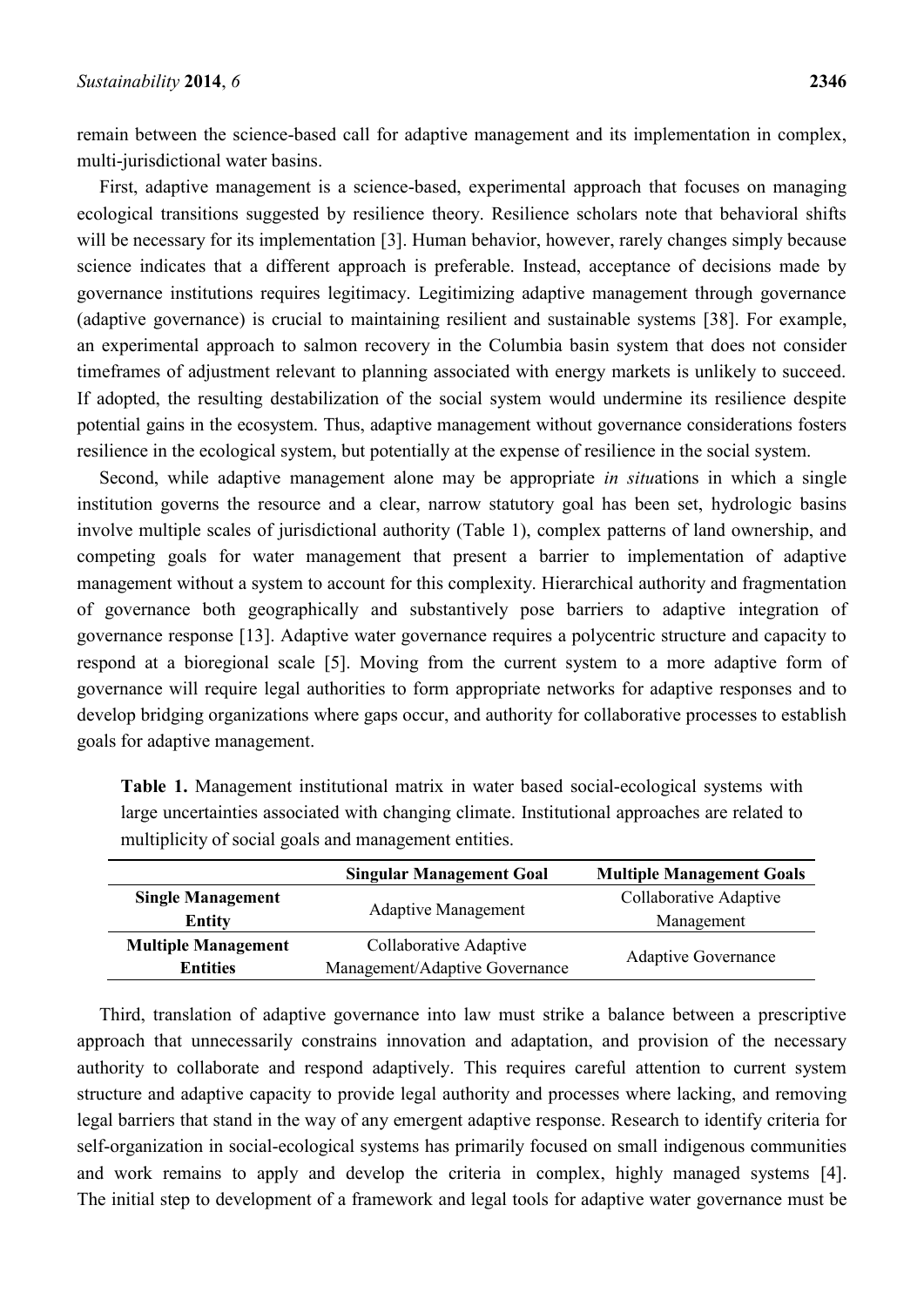to examine select complex, regional scale, multi-jurisdictional water basins with hierarchical and fragmented approaches to management as to whether key ingredients for adaptive governance are present and functional.

#### *3.1. Components of Adaptive Governance*

While scholars have observed attributes of what is described as adaptive governance emerging in diverse natural resource management settings [3–5,39], many have also recognized legal barriers to the emergence of adaptive governance in highly managed systems [10,40]. Thus, the integration of law and resilience requires identification of legal barriers and opportunities as well as necessary legal tools for implementation of adaptive governance. We propose that governance that fosters resilience management in regional water basins has a small set of characteristics or components that must be fostered to achieve adaptive governance. These characteristics may be analyzed to identify the legal components that will lead to the development of legal tools that can be tailored to the needs of a particular water basin. Although more may emerge, preliminary research indicates that at least five aspects of governance are important in the development of legal tools to facilitate either the removal of barriers or the provision of authority for adaptive governance: structure, scale, adaptive capacity, power relations and legitimacy. Synthesis of the literature to define the characteristics of adaptive governance is more thoroughly covered in a recent article by Chaffin *et al.* [36]. We describe these minimal constituents in relation to the legal context necessary to implement them in the following paragraphs.

#### 3.1.1. Institutional Design and Structure

The term governance encompasses: (1) the laws, policies and regulations involved in governing; (2) the governing institutions and institutional structure; and (3) the informal policies, practices, customs and power relationships that influence how governance plays out [3,5]. Thus, governance structures often consist of both formal and informal institutions. Response to environmental change, in particular regime shift, requires that a governance structure be in place that can respond to the specific type and scale of change despite high levels of uncertainty prior to its occurrence. Hierarchical structures with clear boundaries defining authority are, in general, poorly designed for the adaptive nature of the structure needed in the face of uncertainty. Instead, redundancy and overlapping authority at multiple levels are desirable. This type of structure has been described as polycentric in the resilience scholarship [5], and legal pluralism in the legal scholarship [41].

The legal challenge associated with the implementation of management of a connected water source by polycentric governance is to provide legal authority for cooperation and collaboration (1) without creating a highly inefficient and costly system of governance; (2) with sufficiently enforceable, substantive management goals and objectives; and (3) without knowing the scale and type of management issues that will arise. These challenges call for a flexible approach to coordination that is overlain on, rather than replacing, the existing governance structure. Institutional cooperation and collaboration is key to promoting adaptive and resilience based governance systems for confronting climate change [42–44]. A subset of the broader field of collaborative governance that is key to adaptive governance is the role of bridging networks [45,46]. Such networks link both formal and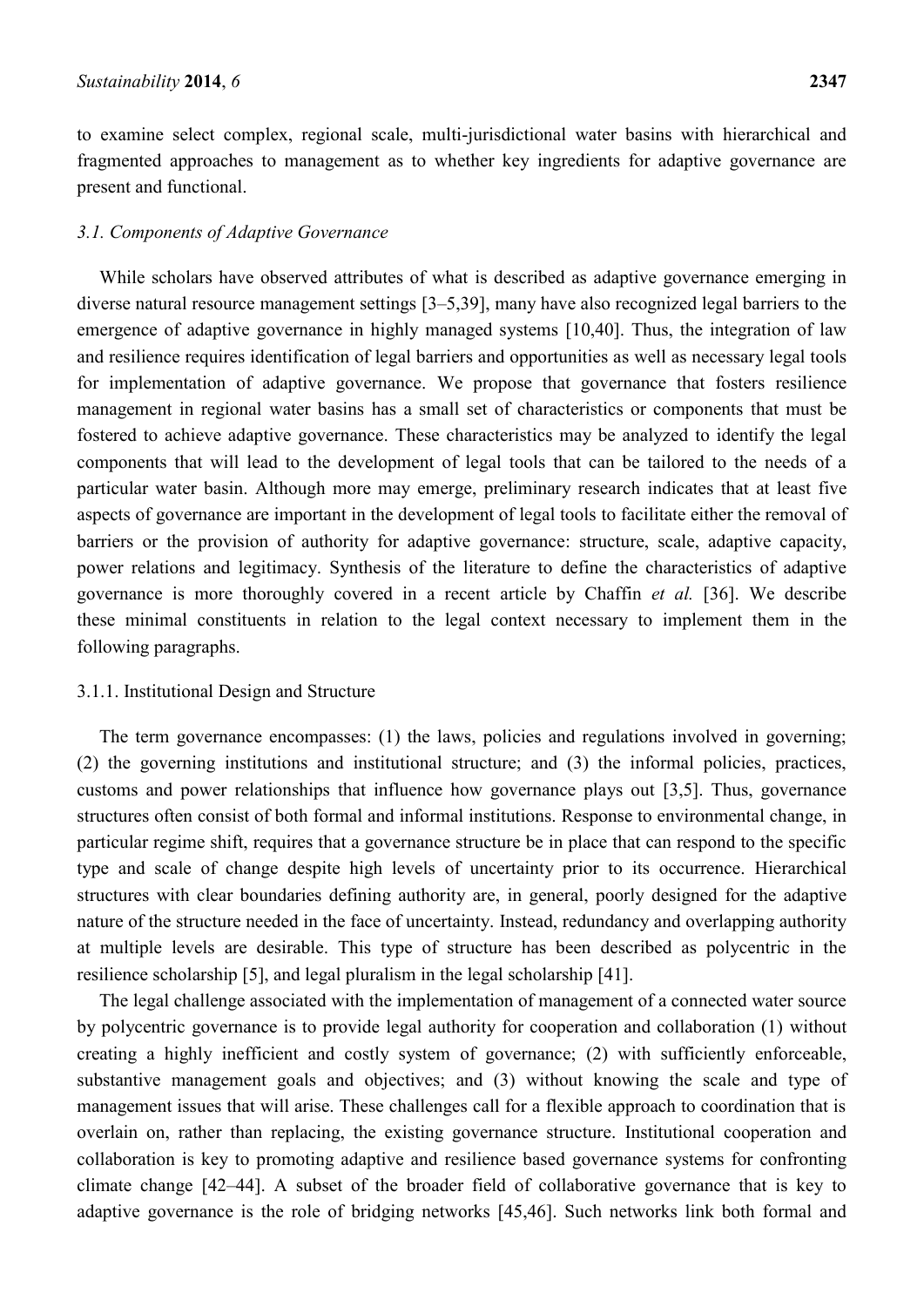informal structures. These networks can be formed and supported by legal documents such as legislation, treaties or compacts, and include examples such as the Northwest Power Planning Council and the Columbia Basin Trust in the Columbia River basin, or Comprehensive Everglades Restoration Program. Others can be epistemic communities that focus on learning and governance, such as the Grand Canyon Adaptive Management Program. Some are advisory, and engage multiple stakeholders through formal channels. The emergence of informal bridging and shadow networks as gap fillers is a phenomenon that signals a degree of self-organization that may be exploited to achieve adaptive governance in basins where they exist. The role of law is to either provide the authority for their development where it is lacking, and get out of the way where such networks would emerge but for a legal barrier. Importantly, understanding of the current network structure among institutions in a specific basin, whether formal or informal, must be achieved prior to identification of the appropriate tailored approach to adaptive governance.

#### 3.1.2. The Role of Scale

Scale captures the notion of fit of management and response to purpose [47], and the concept of subsidiarity (*i.e.*, the concept that decisions should be made as close as possible to the individual citizen (see e.g., Article V of the Treaty Establishing the European Community). Fit can be qualitatively assessed by comparing the scale of function of a particular ecosystem service to the scale of governance related to that service [48]. Scale mismatch is more likely to be the rule rather than the exception for most natural resource problems. For example, national parks or state parks are established for conservation of biodiversity and recreational use, but usually represent a spatial subset of a larger ecosystem. River systems cover a wide range of scales; from international (such as the Columbia River basin) to multiple states (such as the Platte, Mississippi, or Missouri) to state-tribal (such as the Klamath and Columbia) to intrastate (such as the Altamaha in Georgia or the St. Johns in Florida). Importantly, even though many of these managed ecosystems are defined by fixed geographical or spatial scales, they are always subject to influence by ecological processes operating across different scales [49,50], including changing climate. Regional scale resource systems are managed at socially defined scales that may reflect history, culture, economics, politics or a myriad of other driving forces. Despite calls to match water governance to the basin scale, particularly in arid regions where water is the primary limiting factor for economic, radical modification of social boundaries is unlikely to occur. More importantly, despite connectivity of the water source, problems that arise in water governance may range from local to basin wide [51]. Rather than a one-size-fits-all approach to water governance, a mechanism to adapt response scale to the problem is needed. Both formal and informal networks across existing governing institutions may be one aspect of that mechanism. The role of law in network formation should be to provide authority for exchange of information and collaboration or to step aside when it creates barriers to such exchange.

In addition to scale matching, subsidiarity is a key principle in adaptive governance. Subsidiarity in this context refers to "a principle in social organization: functions which subordinate or local organizations perform effectively belong more properly to them than to a dominant central organization" [40]. It does not necessarily flow from the fact that a water basin is a connected hydrologic system that all decisions must be made at the basin scale. For example, local government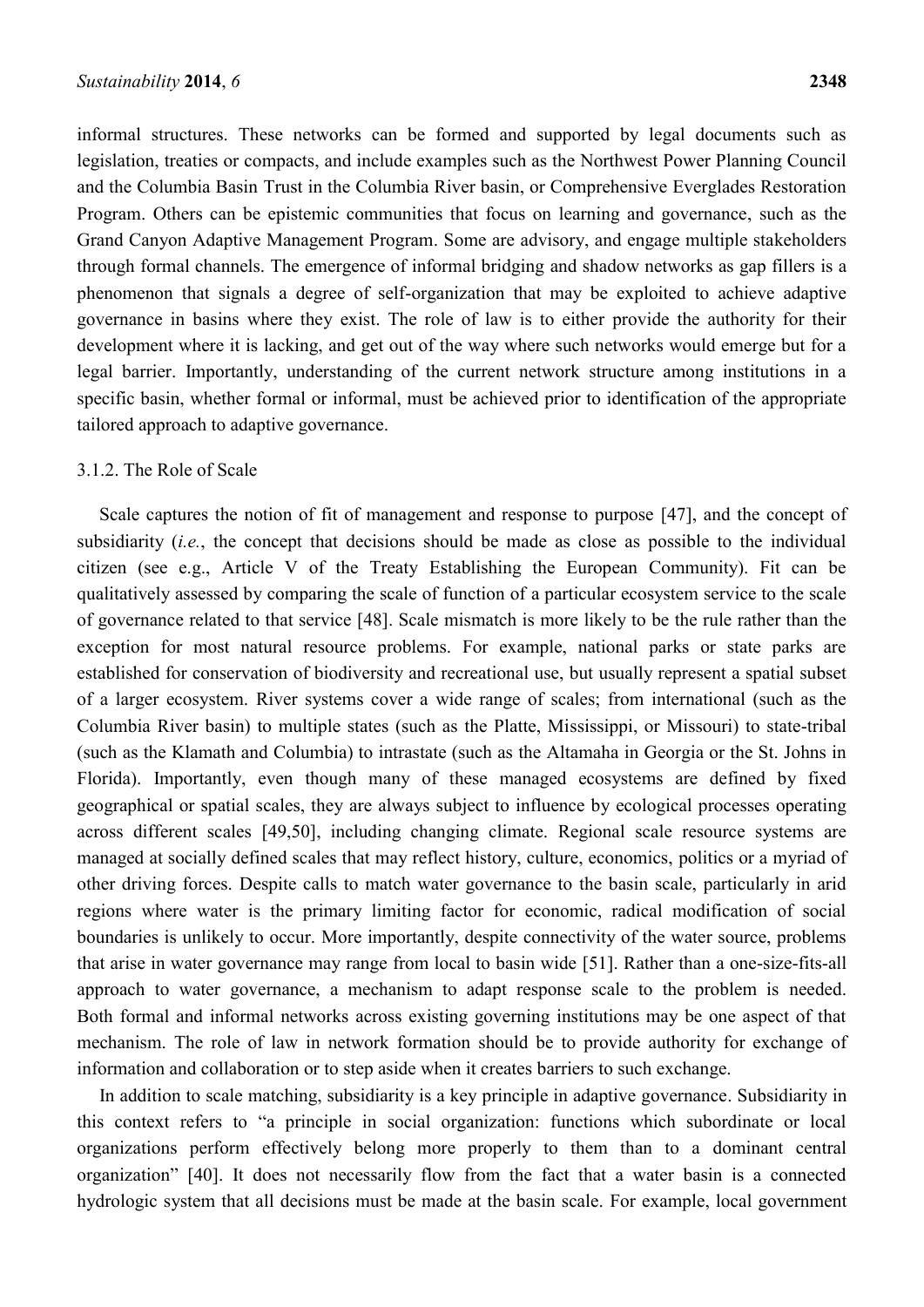must have a robust capacity to respond to crisis such as flood that may temporarily cut them off from outside aid. Local government is also the preferred scale for experimentation [11], and integration of local knowledge.

#### 3.1.3. Adaptive Capacity

The importance of capacity to adapt and to participate cannot be overstated as a key component of adaptive governance to link social and ecological systems. In the context of the social system, adaptive capacity refers to the ability of the social system (broadly defined) to respond to ecological changes of state as identified in resilience theory. Identification of the existence of adaptive capacity includes both evidence of social learning and the authority to experiment and adapt [52]. Much of the adaptive capacity of a system involves the ability of the social system to manage uncertainties or conduct responsive programs such as adaptive management. This requires the capacity to integrate management actions that are structured as much for learning as for achieving social goals, the capacity to monitor appropriate ecological indicators, evaluate how systems respond to management actions, and to provide pathways and repositories for knowledge and experience.

Capacity, however, has a second important aspect in the context of the social system that is too often overlooked, and that is participatory capacity [11,38]. In panarchy theory, local adaptation and larger scale stability can allow a system to innovate without substantial disruption due to cascading or cross-scale collapse [6]. In governance, the concept of subsidiarity also suggests that moving decisions to lower levels on the jurisdictional scale is beneficial. Thus, much of society's ability to adapt quickly lies in the degree to which local systems of governance can learn and respond. Yet local government rarely has the human and financial resources to participate in natural resource decision making at the level of the state or federal government. In the United States, inverting the current flow of resources to the federal level to enhance capacity at the local level is a necessary precursor to the development of local capacity.

#### 3.1.4. Power Relations

Much of governance is about managing power, defined as the capacity to, mobilize and control resources (both human and natural), to set and influence agendas, and to manage legitimacy [53]. Balance of power among competing water interests is a key component for achieving equity and justice in access to benefits from various ecosystem services. Empowerment of marginalized communities requires acquisition of the conditions that define power: "*access* to resources, *strategies*  to mobilize them, *skills* to apply these methods and the *willingness* to do so in the pursuit of a specific goal" [54]. It can be assessed through evidence of relative participation in basin decision-making and can be enhanced through building the capacity to participate [55]. To date, many resilience-based assessments neglect the role power relations and historical inequities play within many social-ecological systems [56]. A more explicit and transparent attendance to disparities in current and historical allocations of power has the potential to build functional diversity and other adaptive capacity factors necessary for water governance systems. While other normative, psychological or moral frameworks are used to understand legitimacy [57] we discuss legitimacy in the context of legal frameworks for the process of decision making, as described in the next section.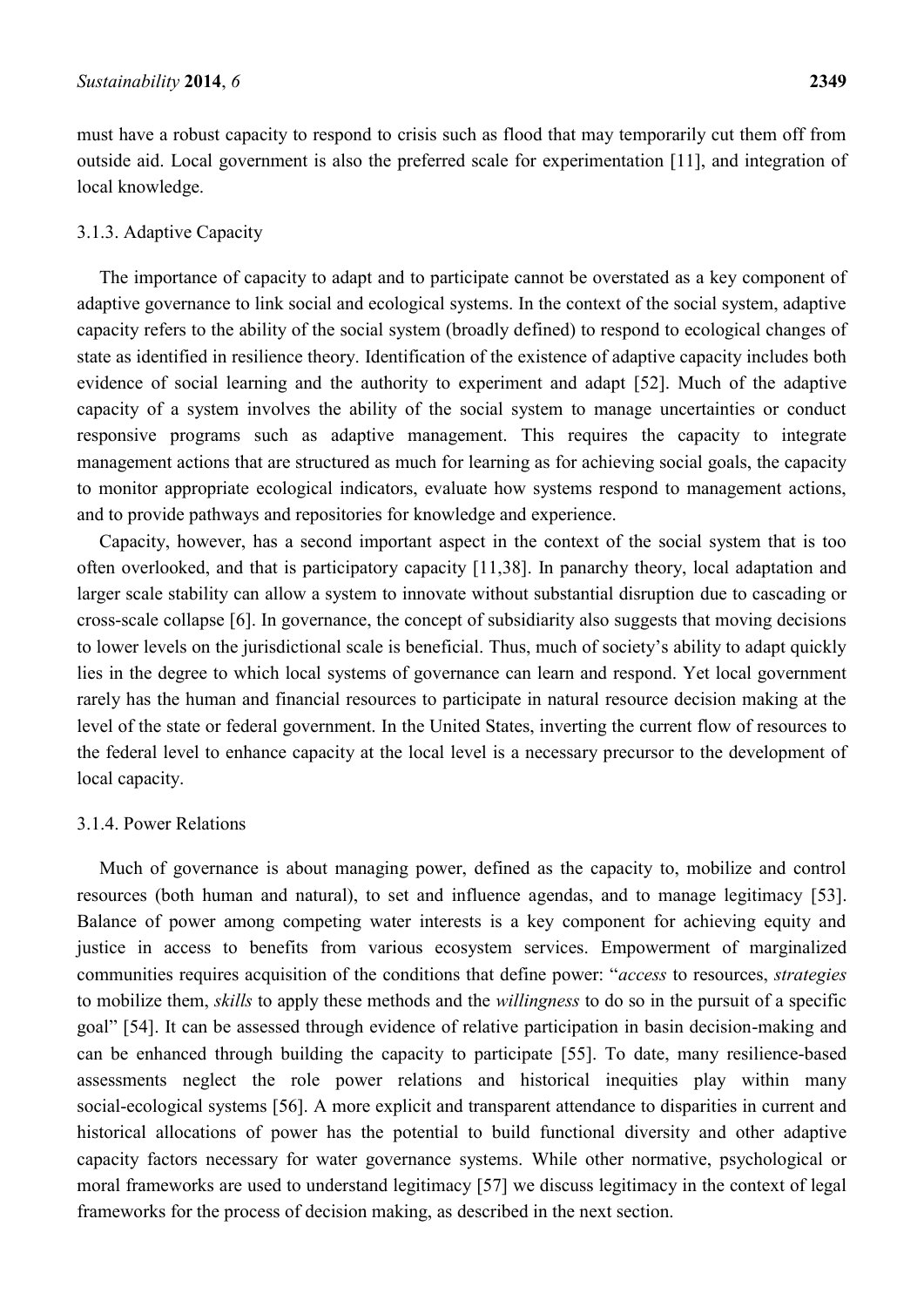#### *3.2. Legitimacy*

Legitimacy is a qualitative term used here to describe the persuasiveness of the basis for a governmental action [58], and is further developed from an initial discussion by co-author Cosens [38]. It is a fundamental premise of political theory that people seek legitimacy in the actions of those who govern them. To be legitimate, a governmental assertion of authority must be both objectively justified and perceived to be justified [58]. While legitimacy is a feature of "good" governance and thus not a defining element of adaptive governance, it is a necessary legal consideration if democratic systems are to embrace adaptive governance. The rise of administrative agencies to implement natural resource management while arguably intended to enhance objective justification by infusing management with science, nevertheless challenges concepts of democratic legitimacy because actions taken by managers who are not elected officials may be perceived to lack legitimacy and lack direct accountability if in fact the science used lacks legitimacy. Administrative law has developed to address this issue [59]. Five sources of legitimacy have been identified as possible of implementation in administrative law [60], and each is an important consideration in the development of legal tools for adaptive governance.

#### 3.2.1. Results-Based Legitimacy

Results-based legitimacy stems from the objectivity obtained through the use of scientific information as the basis for decision-making. Beginning with the National Forest Organic Act in 1897 (16 U.S.C. §§ 473–478, 479–482 and 551, June 4, 1897, as amended 1905, 1911, 1925, 1962, 1964, 1968 and 1976), U.S. federal and state land management has at its core a belief in the objectivity and superiority of science-based decision making. Yet increasingly, scientific expertise is questioned in areas of high scientific uncertainty in which science may be vulnerable to politicization [61–65]. Use of adaptive management as a tool for adaptive governance in situations of scientific uncertainty may, in fact, reverse this erosion of public confidence [66]. Although generally environmental management is undertaken with a goal in mind, the measure of compliance is frequently an agreed upon means to achieve that goal. Thus the implementation of a particular best management practice rather than its success in improving water quality becomes the measure of success of a water quality program. Adaptive management makes the goal the measure of success. Incremental adjustments to management actions are made based on feedback from monitoring to maintain progress toward the goal. The result of this approach is that both the incentive to manipulate data and the perception that it is being manipulated to point to the least painful management action are reduced.

#### 3.2.2. Order-Based Legitimacy

Order-based legitimacy is derived from stability and predictability in decision-making. Our economic system in particular requires this aspect of legitimacy as a foundation for investment. More than any other area of legitimacy, the flexibility required for adaptation to change challenges order-based legitimacy. Yet, even with the current focus of our legal system on finality, resolution of environmental disputes that fails to achieve the anticipated outcome generally results in further conflict. Thus, finality in the face of ecological and climate change is a fallacy. At the same time, adaptive management is frequently implemented with biologic timeframes for change in mind,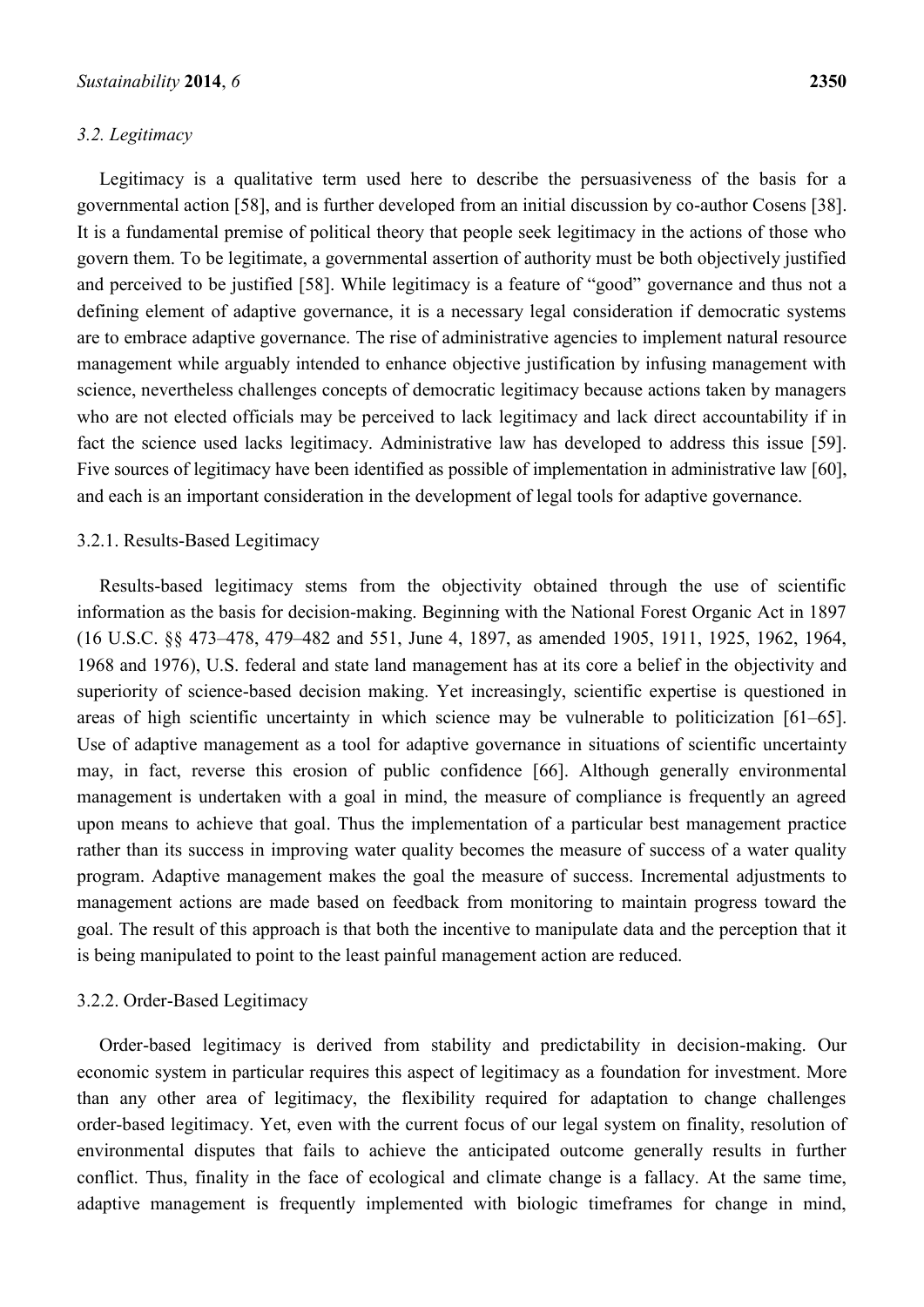ignoring social stability. Instead, the focus must be on measured or incremental stability. Timeframes for adjustments in decision-making must reflect both the social need for stability and the balance between the timeframe necessary to measure meaningful ecologic change and the timeframe beyond which irreversible change may occur.

#### 3.2.3. Systemic Legitimacy

Systemic legitimacy in the U.S. system is derived from the checks on agency action by the legislative and judicial branches, including the opportunity for judicial review of agency action (5 USC §706). The networking of both formal and informal institutions of governance to share information, provide redundancy, and increase the ability to respond at the appropriate scale challenges the emphasis placed on clean lines separating jurisdictional authority in our current governmental hierarchy. Harmonization of rules, transparency in the flow and content of information, and attention to legitimacy in the use of non-governmental bridging organizations (see e.g., Federal Advisory Committee Act (FACA) P.L. 92–463; 5 U.S.C. App.), may address some of these issues.

#### 3.2.4. Deliberative Legitimacy

Deliberative legitimacy is reflected in the growing expectation of public comment and dialogue in numerous aspects of agency decision-making. In the United States, the passage of the National Environmental Policy Act in 1969, can be considered the major turning point in public involvement in agency decision making [67], by placing the affirmative duty on agencies to develop, analyze, and provide to the public for comment, information on the environmental impact of major federal actions (U.S. National Environmental Policy Act 42 USC §4332). Key to robust deliberative legitimacy is capacity to participate. Legal rules that require collaboration or public input prior to decision-making are meaningless if those affected do not have the resources to engage.

#### 3.2.5. Procedural Legitimacy

Procedural legitimacy is served by transparency that must be maintained even when working across jurisdictional lines and with non-governmental agencies. The Freedom of Information Act (Public Law 104–231, 5 USC §552) requires the documents developed by U.S. agencies be open to the public, provided on request, and the opening of meetings at which a decision might be made to the public (5 USC §552b). These requirements do not extend to non-governmental entities. Nevertheless, as long as actions by federal agencies are transparent, the flow of information across networks and input from non-governmental organizations should be sufficient to maintain legitimacy.

#### **4. Conclusions**

We argue that developing adequate and appropriate responses to climate change will require at least four integrated actions associated with the successful integration of adaptive governance principles. First, a qualitative characterization of extant range of ecosystem services and potential regime shifts should be made in case study basins. Second, models for adaptive governance of complex, multi-jurisdictional water basins can be developed using combined criteria of structure, scale, adaptive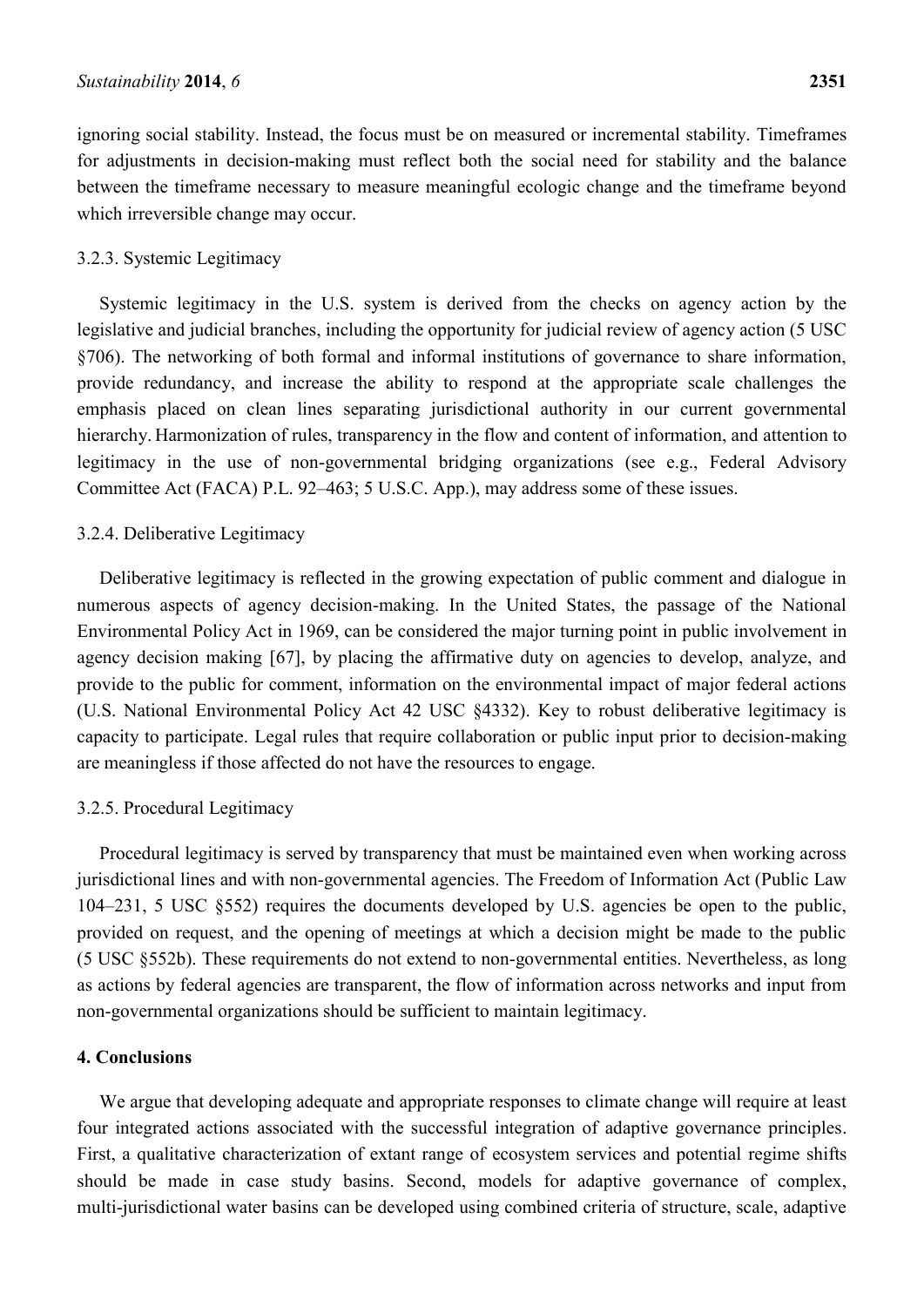capacity, legitimacy and power alignments. Third, model administrative laws that facilitate development of networks and bridging organizations are needed to align the response scale of governance to the scale of the social-ecological changes listed above with increased flexibility for adaptive management in the face of uncertainty posed by climate change. The implementation of such models of change in both the ecological and social systems must be built on existing legal foundations, *i.e.*, there must be a feasible way of transition to desired changes.

Ecosystems will change in the near future as a result of changing climate. Some of these changes will be predictable shifts in ecosystem services over space and time scales that can be managed in regional resource systems. Other types of change can be abrupt, unpredictable and transformative. The capacity to manage such changes will lie in our ability to proceed along frontiers of knowledge as to known and unknown regime shifts. The relationship between ecosystem states and ecosystem services is the lens through which models for governance will be developed, while recognizing that it is the system of governance itself that must choose which ecosystem services to sustain and manage. Processes are available to identify ecosystem services [68] and to determine scale mismatch between levels of authority and the scale of action needed to restore natural processes related to ecosystem services associated with flow regulation for flood risk reduction [48].

Model administrative laws to facilitate adaptive management and adaptive governance involve clear statutory goals and collaborative frameworks for achieving those goals. Craig and Ruhl [69] have recently released a draft model administrative law for adaptive management. Preliminary review suggests that while adaptive management alone may be appropriate when there are clear statutory goals (such as management of national parks or wilderness areas), a more collaborative approach that allows decisions on tradeoffs is necessary when goals are unclear or conflicting. Thus, *in situ*ations with multiple goals but clear lines of authority (such as management of national forests or BLM land) a hybrid of collaborative approaches and adaptive management may be necessary (Table 1). We call this collaborative adaptive management. In the context of river basins that involve mixed public and private land, multiple goals, competing uses and multiple jurisdictions, adaptive governance is necessary. Further refinement of this framework will allow identification of criteria for application of the appropriate track and model administrative laws to facilitate a tailored approach. Application to river basins must also consider whether existing law creates barriers to adaptive governance, and whether informal network formation may be more effective than a statutorily prescribed approach.

Earth's climate is already changing, and it is anticipated that it will continue to change in the next few decades in ways that have not been experienced by humans in recent history. The resulting changes in ecosystems can only be poorly foreseen or predicted. Therefore we must prepare flexible and adaptive frameworks for governance to cope with surprising futures. More closely integrating legal foundations with science, learning and adaptive governance that recognizes non-linear ecological changes will begin to build a capacity to adapt to sustainable futures.

#### **Acknowledgments**

This work was supported by the National Socio-Environmental Synthesis Center (SESYNC) under funding received from the National Science Foundation DBI-1052875 and is a product of the Social-Ecological System Resilience, Climate Change, & Adaptive Water Governance Project.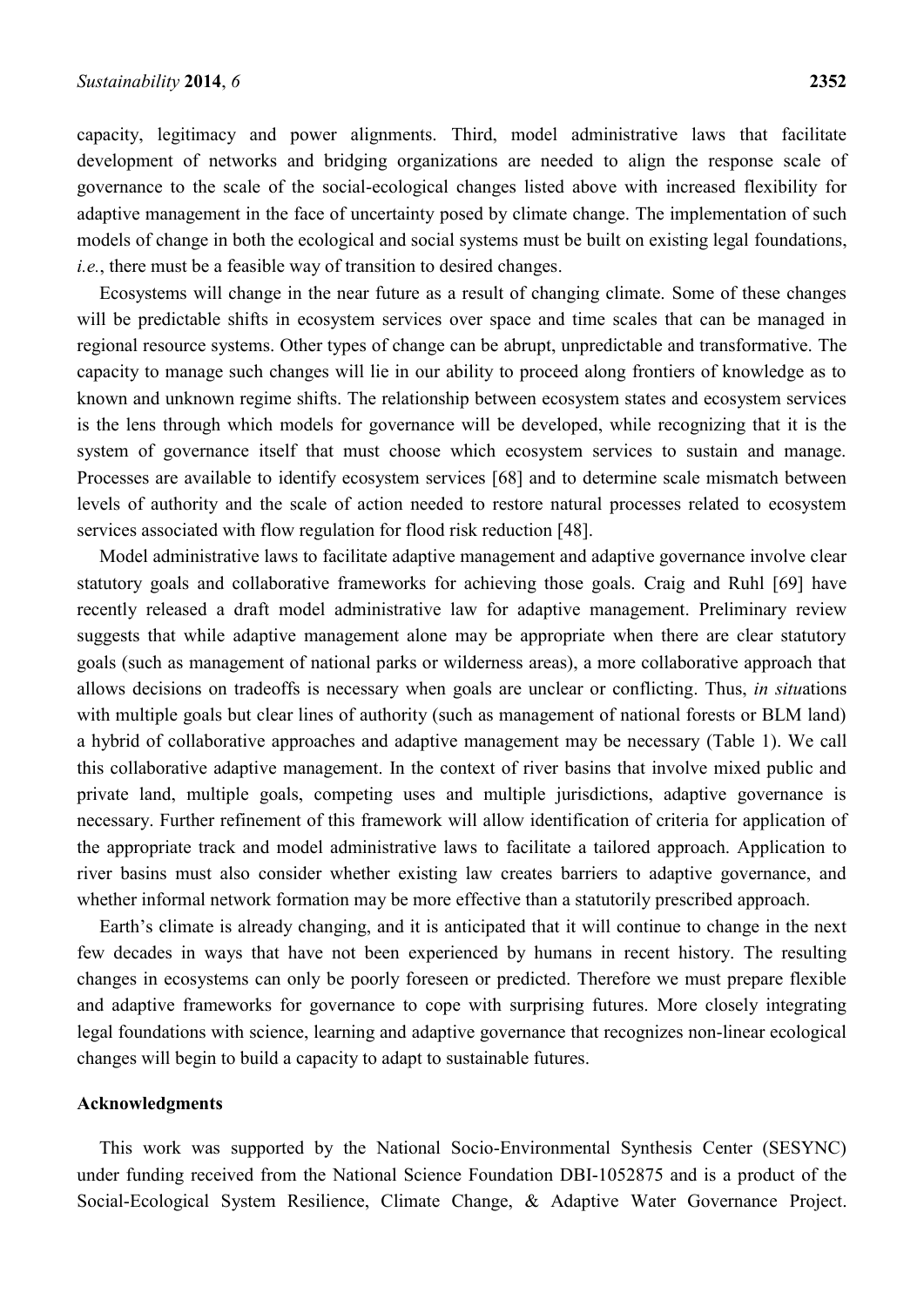Gunderson received support from the US Army Corps of Engineers, Institute for Water Resources. It was also supported by the Tri-State EPSCoR Programs and funded by National Science Foundation # NM 0814449. The Nebraska Cooperative Fish and Wildlife Research Unit is jointly supported by a cooperative agreement between the U.S. Geological Survey, the Nebraska Game and Parks Commission, the University of Nebraska-Lincoln, the U.S. Fish and Wildlife Service and the Wildlife Management Institute.

### **Author Contributions**

Barbara Cosens and Lance Gunderson wrote the initial draft as a planning document for a SESYNC funded project. Craig Allen and Melinda Benson supplemented the ideas, examples and references for the final draft.

## **Conflicts of Interest**

The authors declare no conflict of interest.

## **References**

- 1. Graf, W. Dam nations: A geographic census of American dams and their large-scale hydrologic impacts. *Water Resour. Res.* **1999**, *35*, 1305–1311.
- 2. Ruhl, J. General Design Principles for Resilience and Adaptive Capacity in Legal Systems—With Applications to Climate Change Adaptation. *N C Law Rev.* **2011**, *89*, 1373–1401.
- 3. Folke, C.; Hahn, T.; Olsson, P.; Norberg, J. Adaptive governance of social-ecological systems. *Annu. Rev. Environ. Resour.* **2005**, *30*, 441–473.
- 4. Ostrom, E. A General Framework for Analyzing Sustainability of Social-Ecological Systems. *Science* **2009**, *325*, 419–422.
- 5. Huitema, D.; Mostert, E.; Egas, W.; Moellenkamp, S.; Pahl-Wostl, C.; Yalcin, R. Adaptive Water Governance: Assessing the Institutional Prescriptions of Adaptive (Co-)Management from a Governance Perspective and Defining a Research Agenda*. Ecol. Soc.* **2009**, *14*, 14:1–14:19.
- 6. Gunderson, L.H., Holling, C.S., Eds. *Panarchy: Understanding Transformations in Systems of Humans and Nature*; Island Press: Washington, DC, USA, 2002.
- 7. Ostrom, E.; Janssen, M.A.; Anderies, J.M. Going beyond panaceas. *Proc. Natl. Acad. Sci. USA*  **2007**, *104*, 15176–15178.
- 8. Milly, P.C.; Betancourt, J.; Falkenmark, M.; Hirsch, M.; Kundzewicz, R.M.; Lettenmaier, Z.W.; Stouffer, R.J. Stationarity Is Dead: Whither Water Management? *Science* **2008**, *319*, 573–574.
- 9. Armitage, D. Resilience and Administrative Law*. Ecol. Soc*. **2013**, *18*, 18:1–18:2.
- 10. Benson, M.H. Intelligent Tinkering: the Endangered Species Act and Resilience. *Ecol. Soc*. **2012**, *17*, 28:1–28:8*.*
- 11. Cosens, B. Transboundary River Governance in the Face of Uncertainty: Resilience Theory and the Columbia River Treaty*. Utah J. Land Res. Env. Law*. **2010**, *30*, 229–265.
- 12. Cosens, B. *The Columbia River Treaty Revisited: Transboundary River Governance in the Face of Uncertainty*; Oregon State University Press: Corvallis, OR, USA, 2012.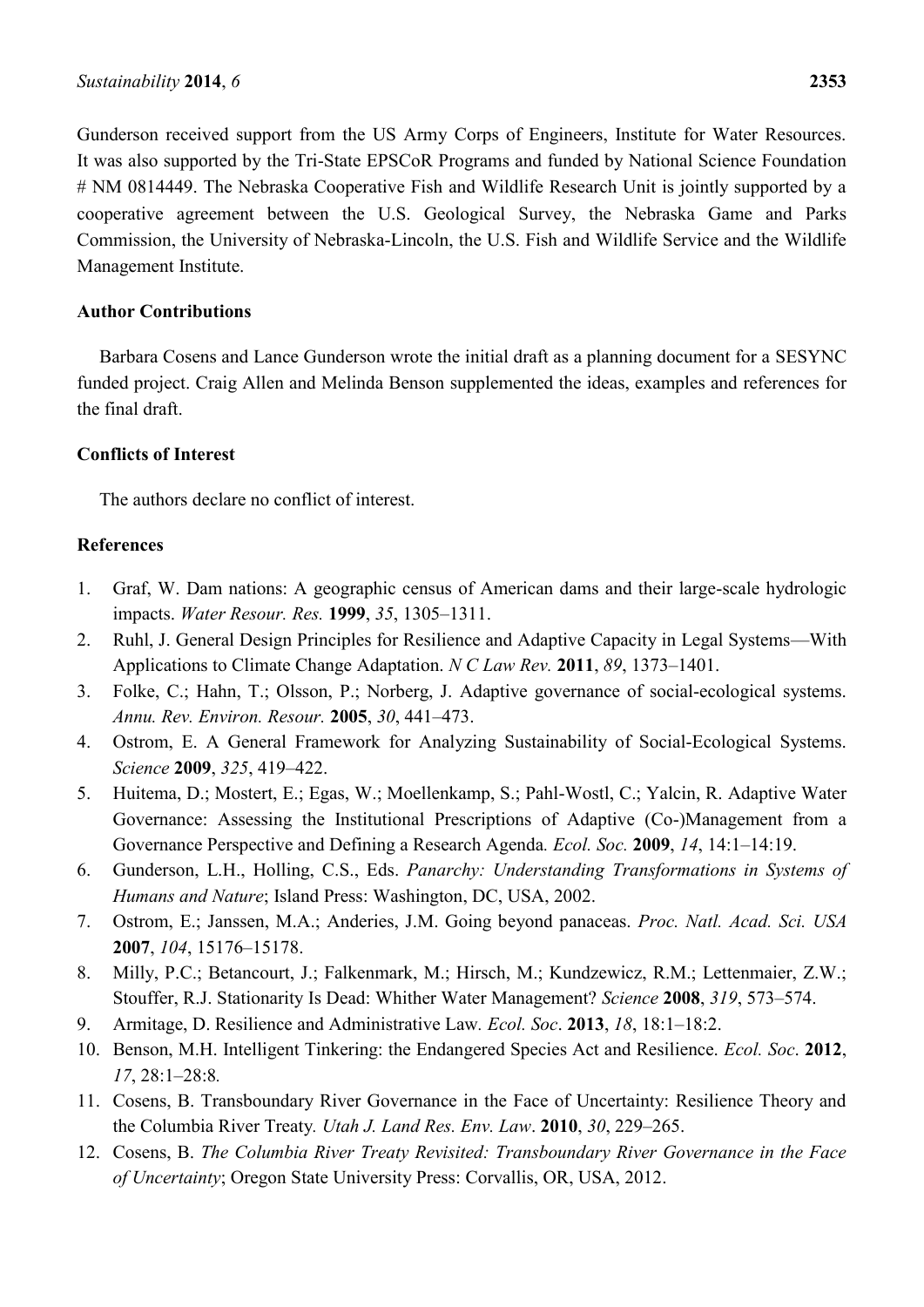- 13. Cosens, B.; Stow, C. Resilience and Water Governance: Addressing Fragmentation and Uncertainty in Water Allocation and Water Quality Law. In *Resilience and Law*; Garmestani, A., Allen, C., Eds.; Columbia University Press: New York, NY, USA, 2014; pp. 142–175.
- 14. Ebbesson, J. Hey, Introduction: Where in Law is Social-Ecological Resilience? *Ecol. Soc.* **2013**, *18*, 25:1–25:4.
- 15. Garmestani, A., Allen, C., Eds. *Resilience and Law*; Columbia University Press: New York, NY, USA, 2014.
- 16. Garmestani, A.S.; Benson, M.H. A framework for resilience-based governance of social-ecological systems. *Ecol. Soc.* **2013**, *18*, 9:1–9:11.
- 17. Holling, C.S. Resilience and stability of ecological systems*. Ann. Rev. Ecol. Syst*. **1973**, *4*, 1–23.
- 18. Walker, B.; Holling, C.S.; Carpenter, S.R.; Kinzig, A. Adaptability and transformability in social-ecological systems. *Ecol. Soc.* **2004**, *9*, 5:1–5:8.
- 19. Walker, B.; Salt, D. *Resilience Thinking: Sustaining Ecosystems and People in a Changing World*; Island Press: Washington, DC, USA, 2006.
- 20. Gunderson, L.H.; Pritchard, L. *Resilience and the Behavior of Large Scale Systems*; Island Press: Washington, DC, USA, 2002.
- 21. Folke, C. Resilience: The emergence of a perspective for social-ecological systems analyses. *Global Environ. Chang.* **2006**, *16*, 253–267.
- 22. Folke, C.; Carpenter, S.; Walker, B.; Scheffer, M.; Elmqvist, T.; Gunderson, L.; Holling, C.S. Regime shifts, resilience, and biodiversity in ecosystem management. *Annu. Rev. Ecol. Evol. Syst.* **2004**, *35*, 557–581.
- 23. Holling, C.S. Surprise for science, resilience for ecosystems and incentives for people. *Ecol. Appl.* **1996**, *6*, 733–735.
- 24. Holling, C.S. From complex regions to complex worlds. *Ecol. Soc.* **2004**, *9*, 11:1–11:6.
- 25. Peery, C. The effects of dams and flow management on columbia river ecosystem processes. In *The Columbia River Treaty Revisited: Transboundary River Governance in the Face of Uncertainty*; Cosens, B., Ed.; Oregon State University Press: Corvallis, OR, USA, 2012; pp. 138–147.
- 26. Committee on Increasing National Resilience to Hazards and Disasters; Committee on Science, Engineering, and Public Policy (COSEPUP); Policy and Global Affairs (PGA); The National Academies. *Disaster Resilience: A National Imperative*; National Academies Press: Washington, DC, USA, 2012.
- 27. Hamlet, A.F.; Lee, S.Y.; Mickelson, K.E.B.; Elsner, M.M. Effects of projected climate change on energy supply and demand in the pacific northwest and washington state. *Clim. Change* **2010**, *102*, 103–128.
- 28. Palmer, M.A.; Lettenmaier, D.P.; Poff, N.L.; Postel, S.; Richter, B.; Warner, R. Climate change and river ecosystems: Protection and adaptation options. *Environ. Manag.* **2009**, *44*, 1053–1068.
- 29. Barton, J.; Ketchum, K. Columbia river treaty: Managing for uncertainty. In *The Columbia River Treaty Revisited: Transboundary River Governance in the Face of Uncertainty*; Cosens, B., Ed.; Oregon State University Press: Corvallis, OR, USA, 2012; pp. 43–49.
- 30. Gunderson, L., Holling, C., Light, S., Eds. *Barriers and Bridges to the Renewal of Ecosystems and Institutions*; Columbia University Press: New York, NY, USA, 1995.
- 31. Olsson, P.; Folke, C.; Hughes, T. Navigating the transition to ecosystem-based management of the great barrier reef, Australia. *Proc. Natl. Acad. Sci. USA* **2008**, *105*, 9489–9494.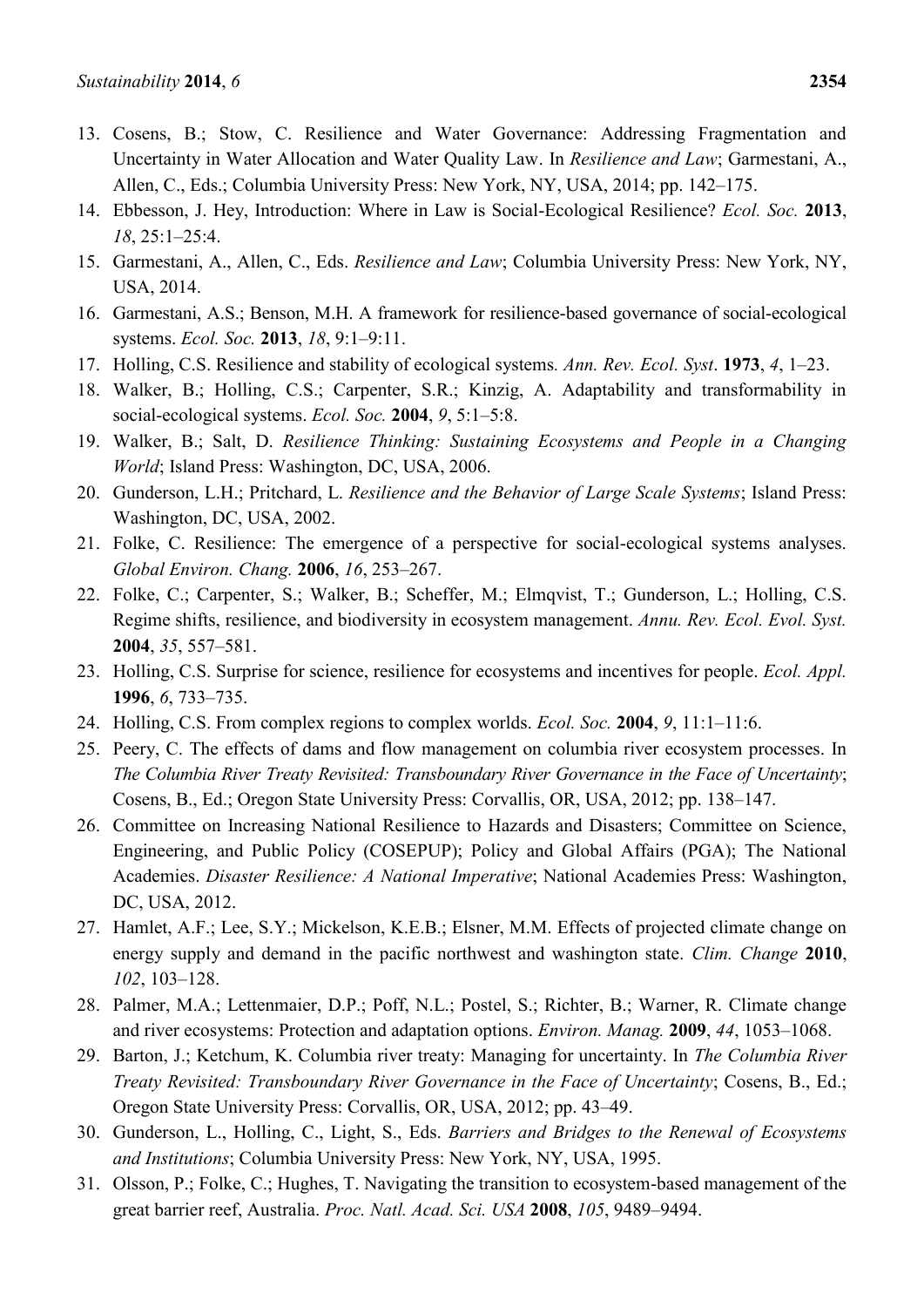- 32. Allen, C.R.; Holling, C.S. Novelty, adaptive capacity, and resilience. *Ecol. Soc.* **2010**, *15*, 24:1–24:14.
- 33. Shurts, J. Rethinking the columbia river treaty. In *The Columbia River Treaty Revisited: Transboundary River Governance in the Face of Uncertainty*; Cosens, B., Ed.; Oregon State University Press: Corvallis, OR, USA, 2012; pp.175–248.
- 34. Williams, A.P.; Allen, C.; Macalady, A.; Griffin, D.; Woodhouse, C.; Meko, D.; Swetnam, T.; Rauscher, S.; Seager, R.; Grissino-Mayer, H.; *et al.* Temperature as a potent driver of regional forest drought stress and tree mortality. *Nat. Clim. Change* **2013**, *3*, 292–297.
- 35. Holling, C.S. *Adaptive Environmental Assessment and Management*; Wiley and Sons: London, UK, 1978.
- 36. Ruhl, J.B.; Fischman, R.L. Adaptive management in the courts. *Minn. Law Rev.* **2010**, *95*, 424–484.
- 37. Williams, B.K.; Brown, E.D. Adaptive management: From more talk to real action. *Environ. Manag.* **2014**, *53*, 465–479.
- 38. Cosens, B.A. Legitimacy, adaptation, and resilience in ecosystem management. *Ecol. Soc.* **2013**, *18*, 3:1–3:3
- 39. Chaffin, B.C.; Gosnell, H.; Cosens, B. The morphology of the social-ecological landscape: A decade of adaptive governance of natural resources. *Ecol. Soc.* **2014**, submitted for publication.
- 40. Cosens, B.A.; Williams, M.K. Resilience and water governance: Adaptive governance in the columbia river basin. *Ecol. Soc.* **2012**, *17*, 3:1–3:14.
- 41. Roth, D.; Boelens, R.; Zwarteveen, M. *Liquid Relations: Contested Water Rights and Legal Complexity*; Rutgers University Press: New Jersey, NJ, USA, 2005.
- 42. Adger, W.N. Social capital, collective action, and adaptation to climate change. *Econ. Geogr.* **2003**, *79*, 387–404.
- 43. Adger, W.N.; Kelly, P.M.; Winkels, A.; Huy, L.Q.; Locke, C. Migration, remittances, livelihood trajectories, and social resilience. *Ambio* **2002**, *31*, 358–366.
- 44. Schlager, E.C., Engel, K.H., Rider, S., Eds. *Navigating Climate Change Policy: The Opportunities of Federalism*; The University of Arizona Press: Tucson, AZ, USA, 2011.
- 45. Bodin, O.; Crona., B. The role of social networks in natural resource governance: What relational patterns make a difference? *Global Environ. Change* **2009**, *19*, 366–374.
- 46. Lauber, B.T.; Decker, D.J.; Knuth, B.A. Social networks and community-based natural resource management. *Environ. Manag.* **2008**, *42*, 677–687.
- 47. Rijke, J.; Brown, R.; Zevenbergen, C.; Ashley, R.; Farrelly, M.; Morison, P.; van Herk, S. Fit-for-purpose governance: A framework to make adaptive governance operational. *Environ. Sci. Policy* **2012**, *22*, 73–84.
- 48. Cosens, B.; Boll, J.; Fremier, A.K. Adaptive governance and resilience: The Columbia river basin. Poster presentation at American Geophysical Union Fall Meeting, San Francisco, CA, USA, 3–7 December 2012.
- 49. Holling, C.S. The resilience of terrestrial ecosystems: Local surprise and global change. In *Sustainable Development of the Biosphere*; Clark, W.C., Munn, R.E., Eds.; Cambridge University Press: Cambridge, MA, USA, 1986; pp. 292–317.
- 50. Steele, J.H. Discussion: Scale and coupling in ecological systems. In *Perspectives in Ecological Theory*; Roughgarden, J., May, R.M., Levin, S.A., Eds.; Princeton University Press: Princeton, NJ, USA, 1978; pp. 177–180.